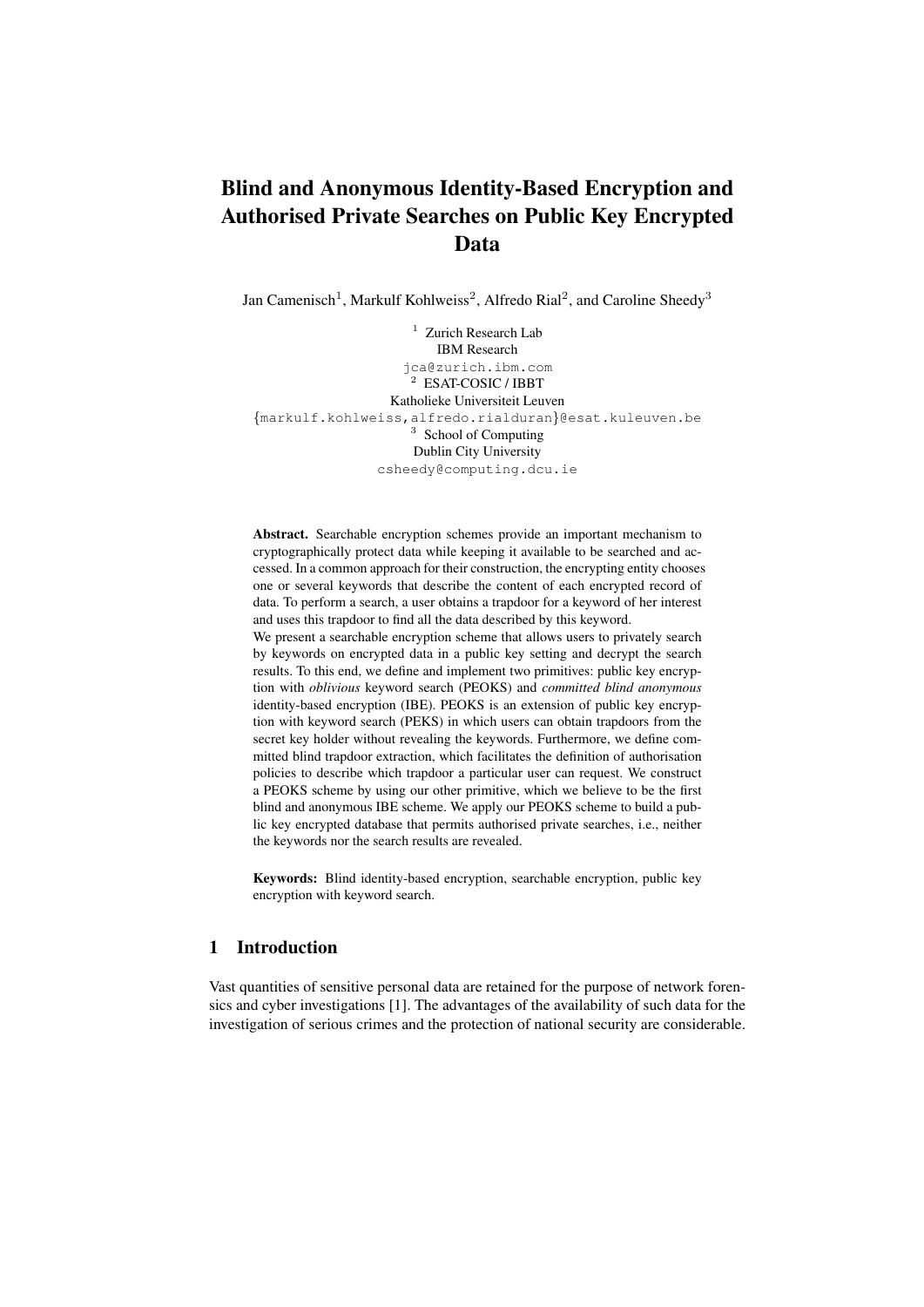However, these advantages must be counterpoised by the dangers that such data could fall into the wrong hands.

The encryption of retained data is a desirable counter measure against data theft. But how, then, can the investigator, such as the police or a secret service, search the data without having to decrypt the whole database? What if the investigator should only be given access to data that fulfills certain criteria? This seems to be a hard problem, as the criteria themselves may be sensitive and thus requiring protective measures, such as encryption. Moreover, a secret service is often reluctant to reveal the type of queries it wants to run on the encrypted database.

We consider a scenario in which an investigator searches for data described by multiple keywords without revealing the keywords or the search results to the database server. This scenario is akin to the private searching of streaming data presented in [2]. While in [2] the data is searched as it is generated (and can thereafter be discarded), in our scenario data is first stored in encrypted form and can be searched at a later stage. To provide a high level of security we make use of asymmetric cryptography. The database server only possesses the public encryption key (and cannot decrypt the retained data itself). In this way, data that is already encrypted remains secure even against a strong adversary that breaks into the database server. The decryption key is stored by a security server, which will only be involved when executing search queries.

As the details of queries made are to be obscured even from the security server, it is necessary to impose some restrictions on the investigator. Thus we introduce some checks and balances to avoid abuse by overzealous or malicious investigators. One obvious restriction is in the number of queries that the investigator can make. An unreasonable number of requests may be an indication of abuse. Another restriction that we consider is to involve a judge in granting search warrants to the investigator. The keyword is still hidden, but the security server is guaranteed that a judge (or another authority figure) has approved the search for a specific keyword.

In [3] the authors build an encrypted and searchable audit log. They propose two schemes, one based on symmetric encryption and one based on asymmetric encryption. They conclude that asymmetric encryption provides better security, as it reduces the trust in the encrypting entity. Our work can be seen as an extension of their asymmetric scheme with the possibility to obliviously search the encrypted database. For the symmetric case, in which the audit log server knows all the information needed for decrypting the database, the problem of performing oblivious searches is covered by [4, 5]. The problem of oblivious searching on public key encrypted data is more difficult.

*Outline of our solution.* In [3], the asymmetric searchable encryption scheme is based on identity-based encryption (IBE) [6]. The keywords themselves are used to encrypt the database, i.e., they are the identity strings of the IBE scheme. The anonymity property of Boneh-Franklin IBE scheme [6] ensures that a ciphertext does not leak the identity string used to generate the encryption. The security server holds the master secret key that is used to derive the secret keys corresponding to the keywords that are needed for searching. A similar technique for searchable encryption was formalized as public key encryption with keyword search (PEKS) by [7]. In PEKS, the derived keys are referred to as search trapdoors, which can be given to third parties to grant them search rights.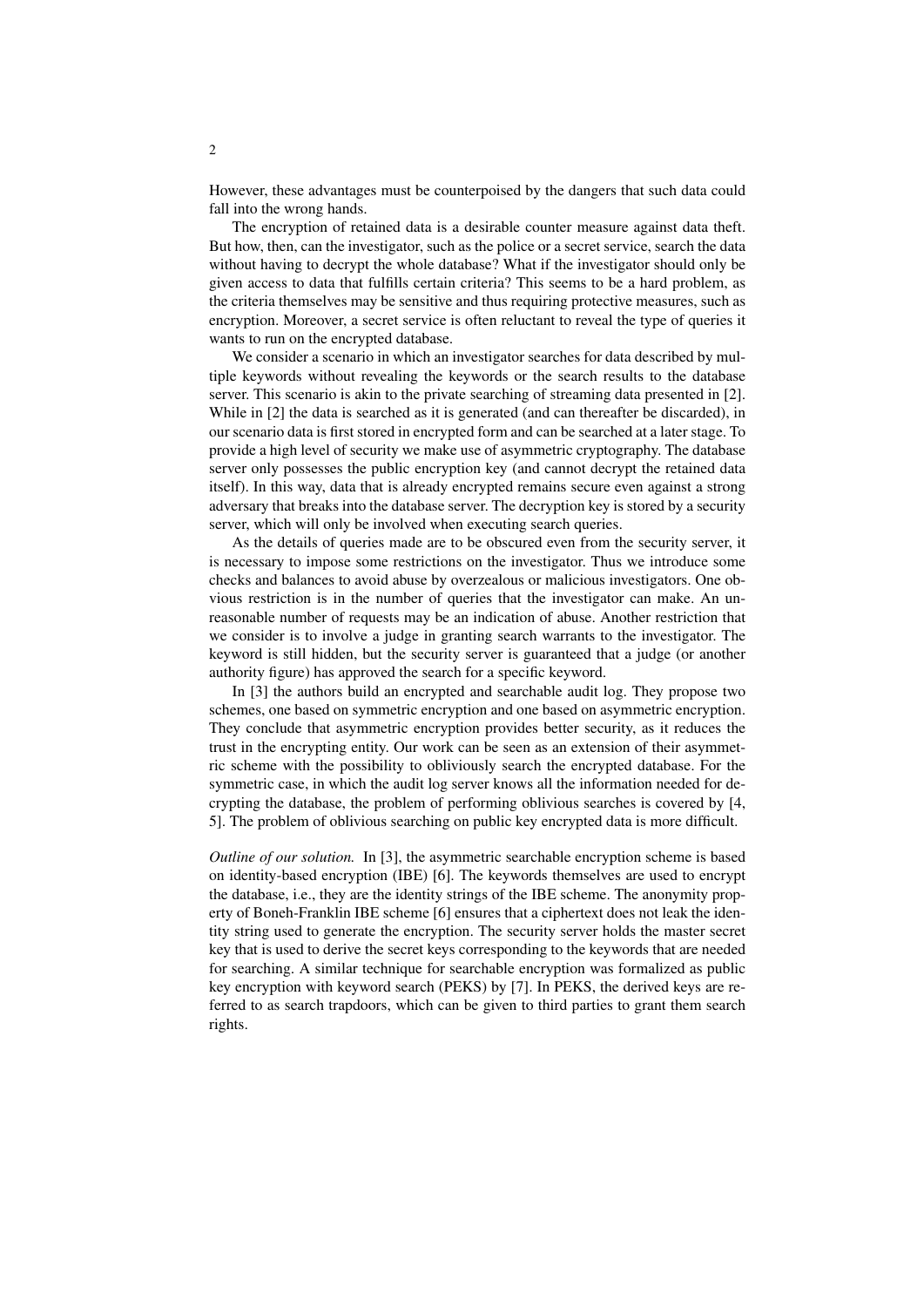When trying to build an oblivious search mechanism for such a database we have to address two difficulties: hiding the keywords from the security server and hiding the search results from the database. For the former, we present two new cryptographic primitives. The first one is *committed blind anonymous* IBE. In this context, *anonymous* means that the ciphertext does not leak the key (identity) under which it was encrypted [8, 9] and *blind* means that a user can request the decryption key for a given identity without the key generation entity learning the identity [10]. The work of [10] describes how to construct blind key derivation protocols for [11] and [12, 13], but these schemes are not anonymous. Moreover, it is much harder to derive a blind key derivation protocol for the Boneh-Franklin IBE scheme [6] used in [3], and we are interested in IBE schemes that do not require random oracles for their security proofs. (As shown by [14– 16], a scheme may be insecure even if proven secure in the random oracle model.) As a corollary to our results, we obtain the first instantiation of [3] secure without random oracles.

We design a committed blind anonymous IBE scheme based on the anonymous IBE scheme due to [9]. As the scheme in [9] is only selective ID secure [11], we extend it with adaptive ID security [17] and prove the modified scheme secure. For the modified scheme we design a blind key extraction protocol. This leads to the first blind anonymous IBE scheme we are aware of. We extend the definition of blind IBE to allow for the derivation of a secret key for a committed identity. This allows the key generation entity to enforce authorisation policies on the identities for which a secret key is requested, as described in [18].

The second primitive we present is public key encryption with oblivious keyword search (PEOKS), which we implement using our committed blind anonymous IBE scheme. First, we extend the definition of PEKS to incorporate the encryption of a secret message when computing a searchable encryption. This secret message can contain a symmetric key, which allows PEKS to be used directly in settings such as [3]. Then we define blind key extraction with committed keywords, which facilitates the use of a policy that states for which keywords a trapdoor can be extracted while still keeping them hidden from the trapdoor generation entity.

In order to hide the search results from the database one could in theory download the whole database and then use PEOKS to do the search. This is inefficient. We describe a data structure that allows to use private information retrieval (PIR) [19] to improve the communication efficiency of the search.

*Our contribution.* We define and construct the first blind anonymous IBE scheme. We generalize PEKS to be usable in settings such as [3], and we extend it to incorporate the facility to perform oblivious keywords searches (PEOKS). Both our blind anonymous IBE scheme and our PEOKS scheme support committed blind key extraction and thus allow for complex policies. Finally, we describe the first public key encrypted database that allows for oblivious searches, i.e., both the keywords and the search results remain hidden.

*Outline of the paper.* In Sect. 2 we introduce basic concepts and security assumptions and in Sect. 3 we define committed blind anonymous IBE and PEOKS. We construct a committed blind anonymous IBE scheme and we show how to apply it to build a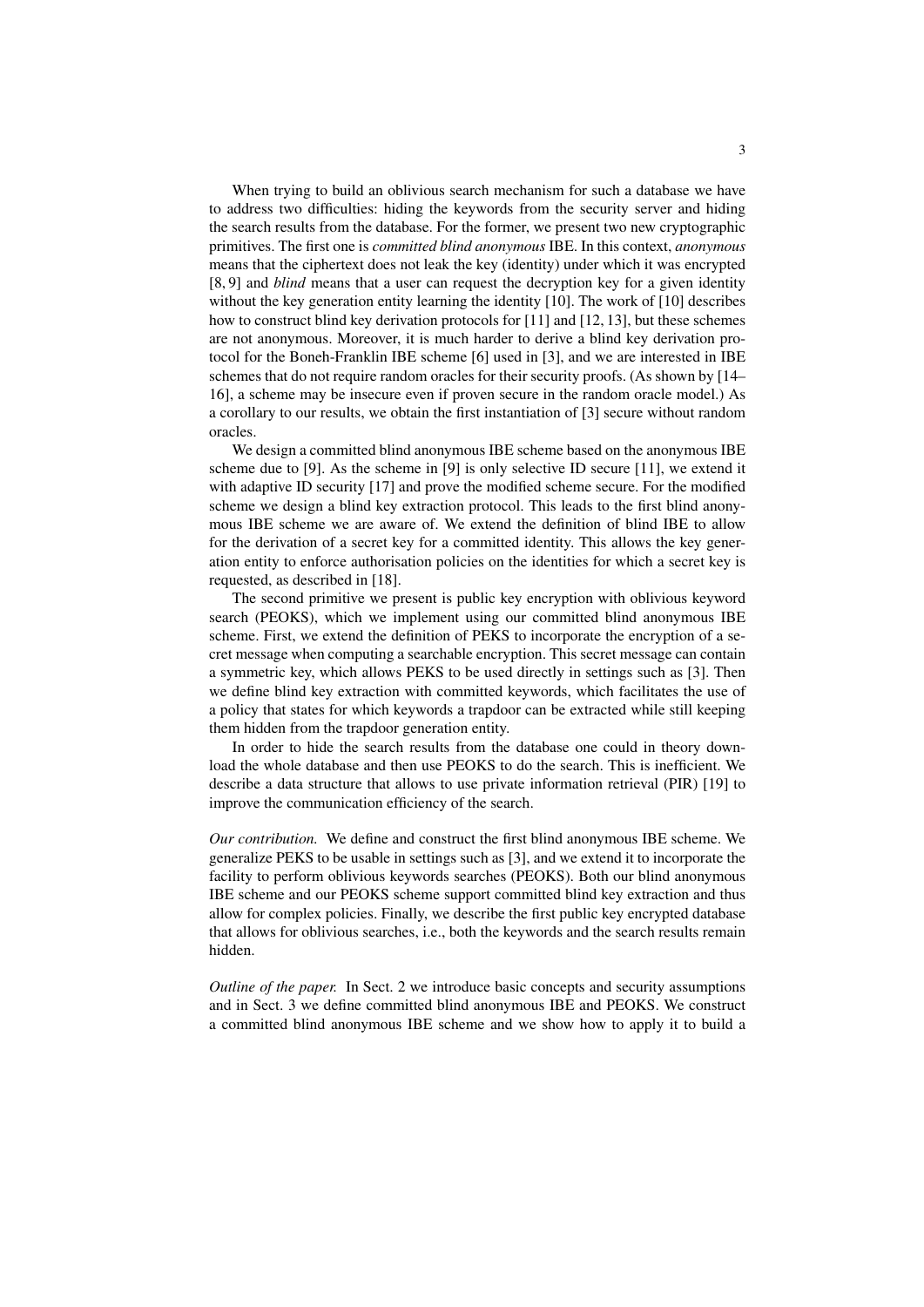PEOKS scheme in Sect. 4. In Sect. 5, we describe the use of PEOKS to construct a privacy-preserving searchable encrypted database. Finally, Sect. 6 draws a conclusion and discusses future work.

### 2 Technical Preliminaries

A function  $\nu$  is *negligible* if, for every integer c, there exists an integer K such that for all  $k > K$ ,  $|\nu(k)| < 1/k^c$ . A problem is said to be *hard* (or *intractable*) if there exists no probabilistic polynomial time (p.p.t.) algorithm on the size of the input to solve it.  $\epsilon$ denotes the empty string.

*Bilinear Maps.* Let  $G_1, G_2$  and  $G_T$  be groups of prime order p. A map  $e: G_1 \times G_2 \rightarrow$  $G_T$  must satisfy the following properties:

- (a) *Bilinearity*. A map  $e: G_1 \times G_2 \rightarrow G_T$  is bilinear if  $e(a^x, b^y) = e(a, b)^{xy}$ ;
- (b) *Non-degeneracy*. For all generators  $g \in G_1$  and  $h \in G_2$ ,  $e(g, h)$  generates  $G_T$ ;
- (c) *Efficiency*. There exists an efficient algorithm BMGen( $1^k$ ) that outputs ( $p$ ,  $G_1$ ,  $G_2$ ,  $G_T, e, g, h$ ) to generate the bilinear map and an efficient algorithm to compute  $e(a, b)$  for any  $a \in G_1, b \in G_2$ .

The security of our scheme is based on the following number-theoretic assumptions:

**Definition 1** (Decision BDH). *Given*  $g, g^a, g^b, g^c \in G_1$ ,  $h, h^a, h^b \in G_2$ , and  $Z \in G_T$ for random exponents  $a,b,c\in Z_p$ , decide whether  $Z=e(g,h)^{abc}$  or a random element *from*  $G_T$ . The Decision BDH assumption holds if all p.p.t algorithms have negligible *advantage in solving the above problem.*

**Definition 2** (Decision Linear). *Given*  $g, g^a, g^b, g^{ac}, g^{bd}, Z \in G_1$ ,  $h, h^a, h^b \in G_2$  *for random exponents*  $a, b, c, d \in Z_p$ , decide whether  $Z = g^{c+d}$  or a random element in  $G_1$ . The Decision Linear assumption holds if all p.p.t algorithms have negligible *advantage in solving the above problem.*

*Commitment Schemes.* A *commitment scheme* is a two phase scheme that allows a user to *commit* to a hidden value, while preserving the ability of the user to *reveal* the committed value at a later stage. The properties of a commitment scheme are *hiding*: the value committed to must remain undiscovered until the reveal stage, and *binding*: the only value which may be revealed is the one that was chosen in the commit stage.

We use the perfectly hiding commitment scheme proposed by Pedersen [20]: Given a group G of prime order p with generators g and h, generate a commitment C to  $x \in Z_p$ by choosing at random  $open_x \leftarrow Z_p$  and computing  $C = g^x h^{open_x}$ . The commitment is opened by revealing x and  $open_x$ .

*Proofs of Knowledge.* We use several existing results to prove statements about discrete logarithms; (1) proof of knowledge of a discrete logarithm modulo a prime [21], (2) proof of knowledge of the equality of some element in different representations [22], (3) proof that a commitment opens to the product of two other committed values [23– 25], and (4) proof of the disjunction or conjunction of any two of the previous [26].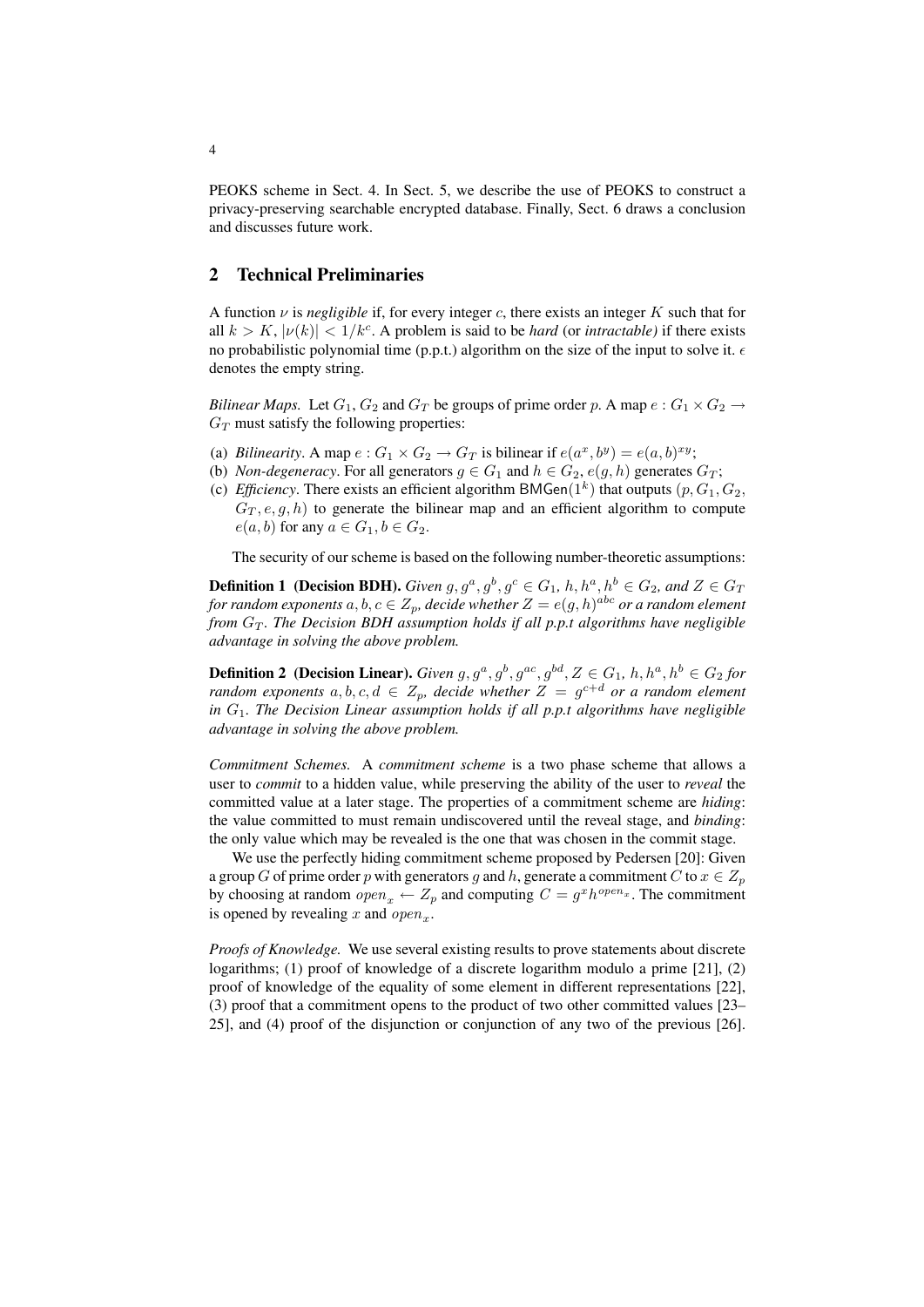These results are often given in the form of  $\Sigma$ -protocols but they can be turned into zero-knowledge protocols using efficient zero-knowledge compilers [27, 28].

When referring to the proofs above, we follow the notation introduced by Camenisch and Stadler [29] for various proofs of knowledge of discrete logarithms and proofs of the validity of statements about discrete logarithms.

$$
PK\{(\alpha,\beta,\delta) : y = g^{\alpha}h^{\beta} \wedge \tilde{y} = \tilde{g}^{\alpha}\tilde{h}^{\delta}\}\
$$

denotes a "*zero-knowledge Proof of Knowledge of integers* α*,* β*, and* δ *such that* y =  $g^{\alpha}h^{\beta}$  *and*  $\tilde{y} = \tilde{g}^{\alpha}\tilde{h}^{\delta}$  *holds*", where y, g, h,  $\tilde{y}$ ,  $\tilde{g}$ , and  $\tilde{h}$  are elements of some groups  $G =$  $\langle g \rangle = \langle h \rangle$  and  $\hat{G} = \langle \tilde{g} \rangle = \langle \tilde{h} \rangle$  that have the same order. (Note that some elements in the representation of y and  $\tilde{y}$  are equal.) The convention is that letters in the parenthesis, in this example  $\alpha$ ,  $\beta$ , and  $\delta$ , denote quantities whose knowledge is being proven, while all other values are known to the verifier. There exists a knowledge extractor which can extract these quantities from a successful prover.

### 3 Definitions of Committed Blind Anonymous IBE and PEOKS

### 3.1 Anonymous Identity-Based Encryption

We recall the definition of identity-based encryption [6]. An IBE scheme  $\Pi$  consists of the algorithms (IBESetup, IBEExtract, IBEEnc, IBEDec):

IBESetup $(1^k)$  outputs parameters  $params$  and master secret key  $msk$ . IBEExtract(params, msk, id) outputs the secret key  $sk_{id}$  for identity id. IBEEnc(params, id, m) outputs ct encrypting m under id. IBEDec(params, sk<sub>id</sub>, ct) outputs message m encrypted in ct.

An IBE scheme is *anonymous* [30], if it is not possible to associate the identity id used to encrypt a message  $m$  with the resulting ciphertext  $ct$  (in the context of public key encryption this is also known as key privacy [31]).

Abdalla et al. [30] define anonymity through a security game in which the adversary receives a ciphertext encrypted with an identity that is randomly picked from two identities of his choosing. The adversary has to guess the identity used to encrypt the ciphertext. As in [8], we combine this game with the standard chosen plaintext security game for IBE in which the adversary needs to guess which message out of two possible messages was encrypted.<sup>4</sup>

Definition 3 (Secure Anonymous IBE [30]). *Let* k *be a security parameter. An anonymous IBE scheme* Π *is secure if every p.p.t. adversary* A *has an advantage negligible in* k *in the following game:*

**Setup.** The game runs  $l$ BESetup $(1<sup>k</sup>)$  to generate  $(params, msk)$ .

*Phase 1.* A may query an oracle  $\mathcal{O}_{\text{IBFExtrat}}(params, msk, id)$  polynomially many *times with input* id*. The oracle then runs* IBEExtract(params, msk, id) *and returns*

<sup>&</sup>lt;sup>4</sup> We define an adaptive identity security game as this is required by our IBE to PEOKS transformation.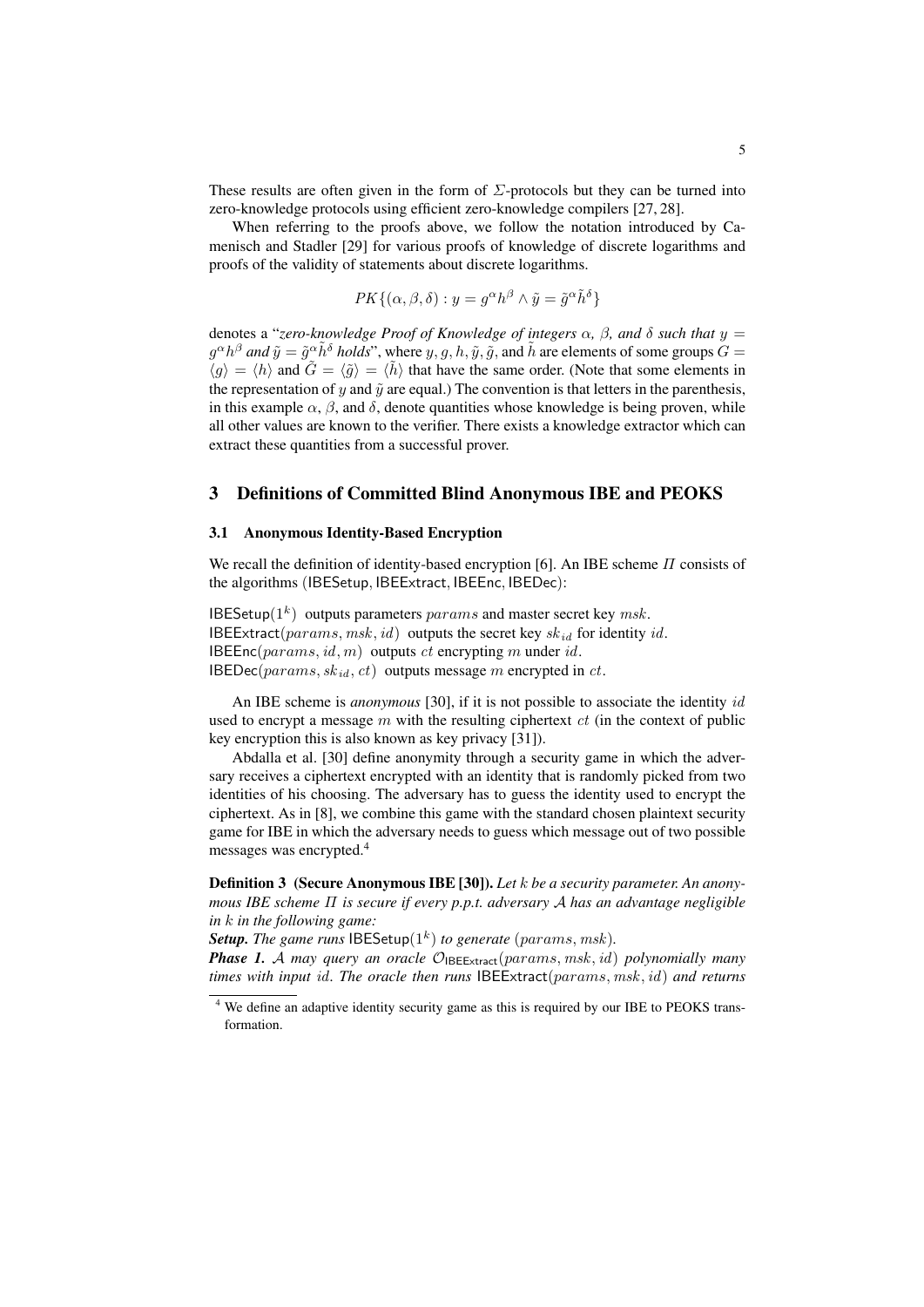*the associated*  $sk_{id}$ *.* 

*Challenge.* A presents the simulator two target identities  $id_0$ ,  $id_1$ , which have not been queried in Phase 1, and two challenge messages  $m_0$ ,  $m_1$ . The simulator se*lects two random bits*  $b_1$  *and*  $b_2$ *, and returns to* A *the challenge ciphertext*  $ct =$  $\mathsf{IBEEnc}(params, id_{b_1}, m_{b_2}).$ 

*Phase 2. A may again query oracle*  $\mathcal{O}_{\mathsf{IBEExtract}}(params, msk, id)$  *polynomially many times on id provided id is not id*<sub>0</sub> *or id*<sub>1</sub>*.* 

*Guess.* A *outputs*  $b'_1$ ,  $b'_2$ . We define the advantage of A as  $|Pr[b'_1 = b_1 \wedge b'_2 = b_2] - 1/4|$ .

### 3.2 Committed Blind Anonymous IBE

In standard IBE schemes, a key generation centre KGC executes the *key extraction* algorithm IBEExtract that returns the secret key  $sk_{id}$  corresponding to input identity id. Green and Hohenberger [10] propose extracting the secret key in a *blinded* manner. The blinding action obscures the identity from the  $\mathcal{KG}C$ . We extend this concept by proposing a *committed blind anonymous* IBE scheme, where the KGC is given a commitment to the requested identity. A user can reveal partial information about the identity or prove statements about it using efficient zero-knowledge proofs about commitments  $[32, 25]$ <sup>5</sup>

A committed blind anonymous IBE scheme consists of the algorithms  $\Pi$  of an IBE scheme, a secure commitment scheme Commit, and the protocol IBEBlindExtract:

IBEBlindExtract( $\mathcal{U}(params, id, open_{id})$ ,  $\mathcal{KGC}(params, msk, C)$ ) generates the secret decryption key  $sk_{id}$  for U's identity id in an interactive key issuing protocol between U and the KGC. If  $C = \text{Commit}(id, open_{id}), U$ 's output is a decryption key  $sk_{id}$  and the output of the KGC is empty. Otherwise both parties output  $\bot$ .

Green and Hohenberger [10] construct a security argument for blind-IBE by defining two properties for the IBEBlindExtract protocol: leak freeness and selective-failure blindness. Leak freeness requires that IBEBlindExtract is a secure two-party computation that does not leak any more information than IBEExtract. <sup>6</sup> Selective-failure blindness requires that a potentially malicious authority does not learn anything about the user's identity during the IBEBlindExtract protocol. Additionally, it cannot cause the IBEBlindExtract protocol to selectively fail depending on the user's choice of identity. We provide adapted versions of these properties for committed blind anonymous IBE.

### Definition 4 (Leak Freeness [10]).

*An* IBEBlindExtract *protocol of an* IBE *scheme is leak free if, for all efficient adversaries* A*, there exists an efficient simulator* S *such that for every value* k*, no efficient distinguisher* D *can determine whether it is playing Game Real or Game Ideal with non-negligible advantage, where*

6

 $5$  Technically this can be seen as restricting the blind key derivation queries to a certain language, membership of which is proven in zero-knowledge.

 $6$  It also implies that the user is required 'to know' the  $id$  for which she needs a key to be extracted. We also require that she knows the opening to the commitment.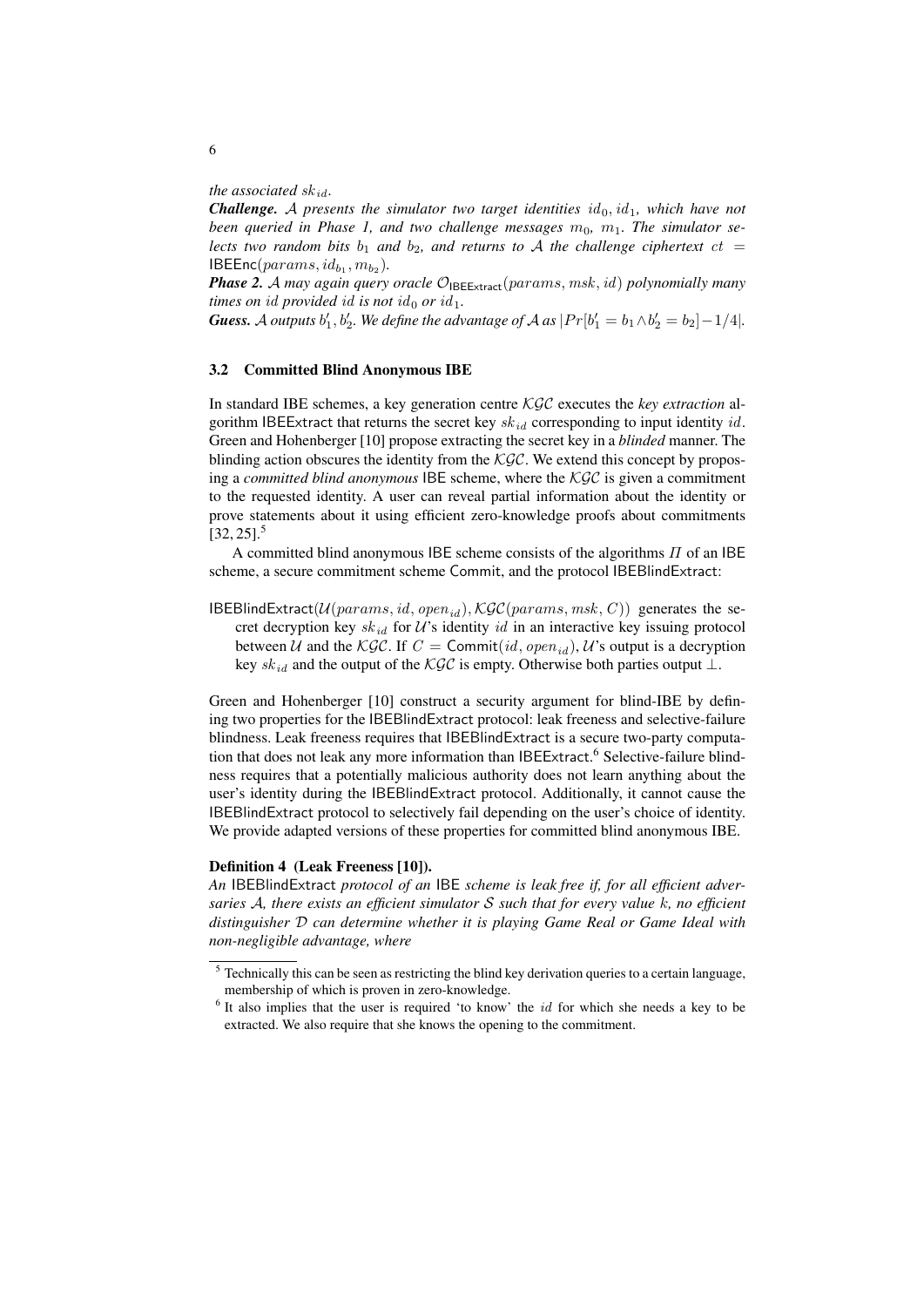- **Game Real:** Run  $\mathsf{IBESetup}(1^k)$ . As many times as  $\mathcal D$  wants, he picks a commitment  $C$ *and* A*'s input* state*.* A *runs* IBEBlindExtract(A(params, state), KGC(params, msk, C )) *with the* KGC*.* A *returns the resulting* view *to* D*.*
- **Game Ideal:** Run  $\text{IBESetup}(1^k)$ . As many times as  $D$  wants, he picks a commitment C *and initial input* state*.* S *obtains* (params, state) *and may choose values* id *and* open<sub>id</sub> to query an oracle  $\mathcal{O}_{\text{BEExtract}}$  *that knows msk and is parameterized with* C. *If*  $C = \text{Commit}(id, open_{id})$ *, the oracle returns key*  $sk_{id} \leftarrow \text{IEEEtract}(params,$  $msk$ , *id*), otherwise  $\perp$ . S returns a simulated view to D.

### Definition 5 (Selective-Failure Blindness [33]).

*An* IBEBlindExtract *protocol is said to be selective-failure blind if every adversary* A *has a negligible advantage in the following game:* A *outputs* params *and a pair of identities*  $id_0$ ,  $id_1$ . A random bit  $b \in \{0,1\}$  *is chosen, and* A *is given two fresh*  ${\it commitments}\; C_b,\; C_{1-b}$  and black-box access to two oracles:  ${\cal U}(params, id_b, open_{id_b})$ *and U*(params, id $_{1-b}$ , open $_{id_{1-b}}$ ). The U algorithms produce  $\overline{sk}_b, \overline{sk}_{1-b}$  respectively. *If*  $sk_b \neq \perp$  *and*  $sk_{1-b} \neq \perp$ , *A receives* ( $sk_0, sk_1$ )*; if only*  $sk_{1-b} = \perp$ , ( $\epsilon, \perp$ )*; if only*  $sk_b = \perp$ ,  $(\perp, \epsilon)$ ; and if  $sk_b = sk_{1-b} = \perp$ , A receives  $(\perp, \perp)$ . Finally, A outputs his *guess* b'. The advantage of A in this game is  $|Pr[b' = b] - 1/2|$ .

Following [10], we define a secure committed blind anonymous IBE as follows.

### Definition 6 (Secure Committed Blind Anonymous IBE).

*A committed blind anonymous IBE scheme* (Π, IBEBlindExtract, Commit) *is secure if and only if: (1) The underlying* Π *is a secure anonymous IBE scheme, (2)* Commit *is a secure commitment scheme, and (3)* IBEBlindExtract *is leak free and selective-failure blind.*

### 3.3 Public Key Encryption with Oblivious Keyword Search

We recall and extend the definition of PEKS [7]. A PEKS scheme  $\Upsilon =$  (KeyGen, PEKS, Trapdoor, Test) consists of the algorithms:

KeyGen( $1^k$ ) outputs a public key  $A_{pub}$  and secret key  $A_{priv}$ .

PEKS( $A_{pub}$ ,  $W$ ,  $m$ ) outputs a searchable encryption  $S_W$  of  $m$  under keyword  $W$ .

Trapdoor( $A_{pub}, A_{priv}, W$ ) outputs a trapdoor  $T_W$  that allows to search for the keyword W.

Test( $A_{pub}, S_W, T_{W'}$ ) outputs the message m encoded in  $S_W$ , if  $W = W'$ ; otherwise it outputs ⊥.

This definition of PEKS extends the standard definition [7] by encoding a secret m into the PEKS element  $S_W$  generated by the PEKS algorithm. Test outputs this secret when a match occurs.

A secure PEKS scheme must be *chosen plaintext attack* (CPA) secure and *consistent* [30]. CPA security requires that an attacker cannot distinguish two PEKS elements generated for keywords and messages of his choice, even if given oracle access to Trapdoor for other keywords. Consistency requires that if the searchable encryption and the trapdoor are computed using different keywords, then algorithm Test should output  $\perp$  upon such input.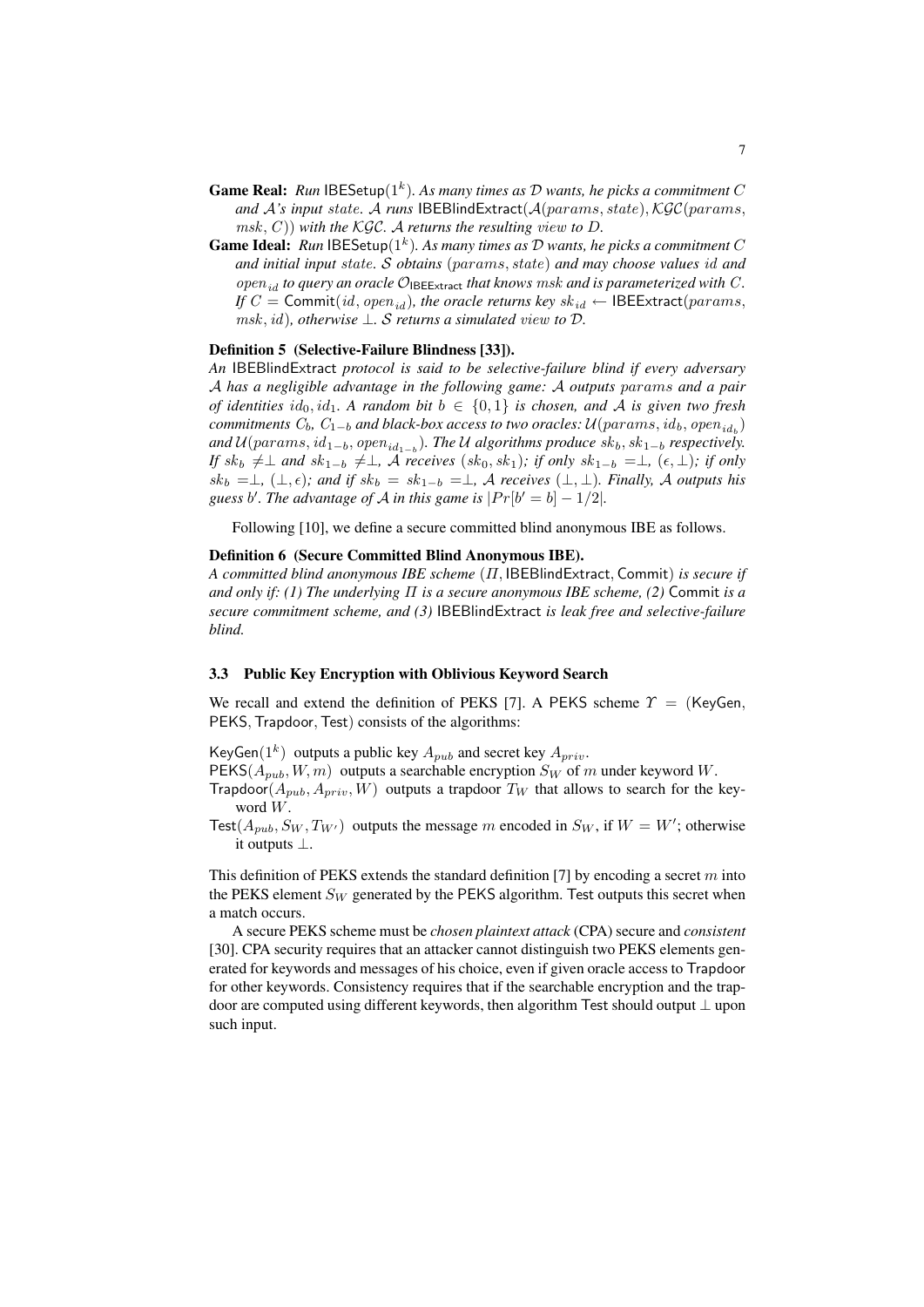In PEKS, the party holding the secret key  $A_{priv}$  runs the Trapdoor algorithm to obtain the trapdoor  $T_W$  for a keyword W. Public key encryption with oblivious keyword search (PEOKS) is an extension of PEKS in which a user  $U$  performing a search can obtain in a *committed* and *blinded* manner the trapdoor  $T_W$  from the trapdoor generation entity  $T\mathcal{G}\mathcal{E}$ . The  $T\mathcal{G}\mathcal{E}$  only learns a commitment to the search term.

A PEOKS scheme consists of the algorithms  $\gamma$  of a PEKS scheme, a secure commitment scheme Commit used to commit to keywords, and the following BlindTrapdoor protocol:

BlindTrapdoor( $\mathcal{U}(A_{pub}, W, open_W)$ ,  $\mathcal{TGE}(A_{pub}, A_{priv}, C)$ ) generates a trapdoor  $T_W$ for a keyword W in an interactive protocol between U and  $T G \mathcal{E}$ . If C=Commit(W,  $open_W$ ), U's output is the trapdoor  $T_W$  and the output of  $T\mathcal{G}\mathcal{E}$  is empty. Otherwise both parties output ⊥.

*Leak freeness* and *selective-failure blindness* can be defined for BlindTrapdoor following the definition for IBEBlindExtract.<sup>7</sup> We define the security of PEOKS similarly to that of a committed blind anonymous IBE scheme, assuming a secure underlying PEKS scheme.

### Definition 7 (Secure PEOKS).

*A* PEOKS *scheme (*Υ*,* BlindTrapdoor*,* Commit*) is secure if and only if: (1) The underlying* Υ *is a secure PEKS scheme, (2)* Commit *is a secure commitment scheme, and (3)* BlindTrapdoor *is leak free and selective-failure blind.*

## 4 Construction of a Committed Blind Anonymous IBE Scheme and a Transformation to PEOKS

### 4.1 The Underlying Anonymous IBE Scheme

We present an anonymous IBE scheme that is adaptive identity secure in the standard model, based on the anonymous IBE scheme proposed by Boyen-Waters [9]. The Boyen-Waters scheme is selective identity secure. We use a transformation due to Naccache [12], a variant of that of Waters [17], to achieve the required adaptive identity security. The use of such a transformation was proposed by Boyen-Waters [9]. We provide what we believe to be the first proof of security for this variant. Our scheme supports asymmetric bilinear maps, allowing the use of a wider range of potentially more efficient implementations using different pairing types [34]. Let identity  $id \in \{0,1\}^{\ell \times n}$  and let  $id_1 || \dots || id_n = id$  be the separation of  $id$  into  $\ell$  bit integers  $id_i$ . Let  $H_1(id) = g_0 \prod_{i=1}^n g_i^{id_i}$  and  $H_2(id) = h_0 \prod_{i=1}^n h_i^{id_i}$ . Our anonymous IBE scheme  $\Pi =$  (IBESetup, IBEExtract, IBEEnc, IBEDec) consists of the following algorithms :

IBESetup( $1^k$ ). Run BMGen( $1^k$ ) to obtain a bilinear map setup  $(p, G_1, G_2, G_T, e, g, g)$ h). Choose values  $\alpha, z_0, z_1, \ldots, z_n, t_1, t_2, t_3, t_4 \leftarrow Z_p^*$  and keep  $msk = (\alpha, t_1, t_2, t_3, t_4, t_5, t_6, t_7, t_8, t_9, t_1, t_2, t_3, t_4, t_5, t_6, t_7, t_8, t_9, t_1, t_2, t_3, t_4, t_7, t_8, t_9, t_1, t_2, t_3, t_4, t_7, t_8, t_9, t_1, t_2, t_3, t_4,$ 

8

 $7$  The inputs are mapped 1-to-1. KeyGen is used instead of IBESetup and Trapdoor instead of IBEExtract.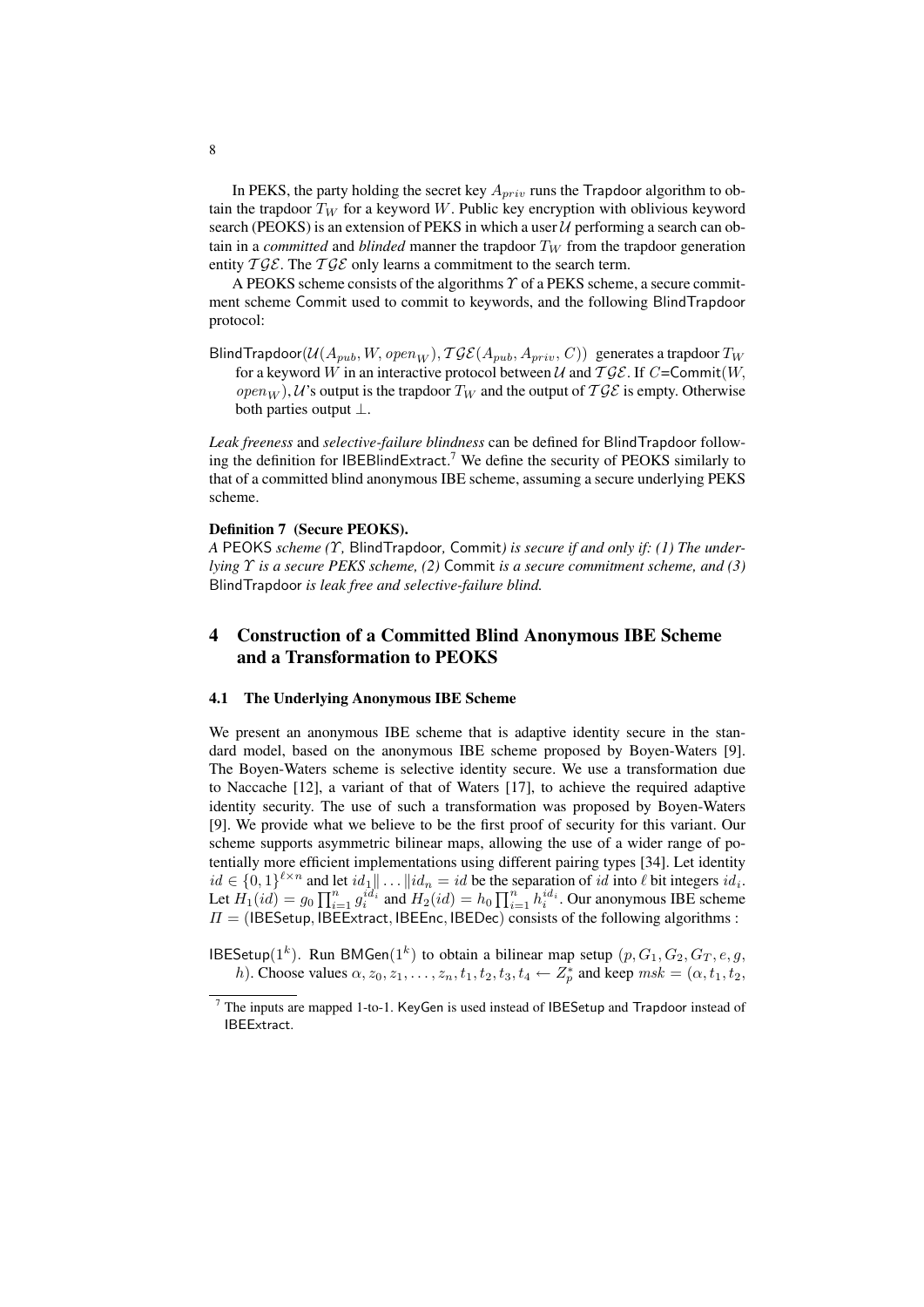$t_3, t_4$ ) as the master key. Compute the system parameters as

$$
params = \left( \Omega = e(g, h)^{t_1 t_2 \alpha}, g, h, g_0 = g^{z_0}, \dots, g_n = g^{z_n}, v_1 = g^{t_1}, \dots, \right)
$$
  

$$
v_4 = g^{t_4}, h_0 = h^{z_0}, \dots, h_n = h^{z_n} \Big).
$$

IBEExtract( $params, msk, id$ ). Choose two random values  $\tilde{r}_1, \tilde{r}_2 \leftarrow Z_p^*$  and compute the key

$$
sk_{id} = \left( h^{\tilde{r}_1 t_1 t_2 + \tilde{r}_2 t_3 t_4}, h^{-\alpha t_2} H_2(id)^{-\tilde{r}_1 t_2}, h^{-\alpha t_1} H_2(id)^{-\tilde{r}_1 t_1}, H_2(id)^{-\tilde{r}_2 t_4}, \right)
$$
  

$$
H_2(id)^{-\tilde{r}_2 t_3} \right).
$$

IBEEnc(params, id, msg). To encrypt a message msg  $\in G_T$ , choose  $s, s_1, s_2 \leftarrow Z_p$ , and generate the ciphertext

$$
ct = (0^s \cdot msg, H_1(id)^s, v_1^{s-s_1}, v_2^{s_1}, v_3^{s-s_2}, v_4^{s_2}).
$$

IBEDec(params, sk<sub>id</sub>, ct). Parse sk<sub>id</sub> as  $(d_0, d_1, d_2, d_3, d_4)$  and ct as  $(c', c_0, c_1, c_2, d_4)$  $c_3, c_4$ ) and return

$$
msg = c' \cdot e(c_0, d_0) \cdot e(c_1, d_1) \cdot e(c_2, d_2) \cdot e(c_3, d_3) \cdot e(c_4, d_4).
$$

Theorem 1. *The scheme* Π *is an adaptive identity secure anonymous IBE scheme under the DBDH and DLIN assumptions.* Please see the full version for the proof.

### 4.2 Blind Extraction Protocol

We introduce an interactive blind key extraction protocol IBEBlindExtract, which extends algorithm IBEExtract.

*Intuition behind our construction* Generating a randomly distributed secret key by means of the IBEBlindExtract protocol requires the values  $\tilde{r}_1, \tilde{r}_2$  to be jointly chosen by the user and the key issuer in a manner which prevents either party from learning anything about the other's randomness. This prevents a user that learns the issuer's randomness from potentially decrypting messages of other users and an issuer that learns a user's randomness from potentially breaking the blindness of the key issued.

The key issuer,  $\mathcal{KGC}$ , chooses random values  $\hat{r}_1, \hat{r}_2 \leftarrow Z_p^*$ , and the user U picks random values  $r'_1, r'_2 \leftarrow Z_p^*$ . The key generation protocol may be implemented using standard secure two-party computation techniques [35], as a protocol in which the user inputs  $r'_1, r'_2$  and the KGC inputs  $\alpha, t_1, t_2, t_3, t_4, \hat{r}_1, \hat{r}_2$ . The user's output in the protocol is a secret key

$$
sk_{id} = (h^{\tilde{r}_1 t_1 t_2 + \tilde{r}_2 t_3 t_4}, h^{-\alpha t_2} H_2(id)^{-\tilde{r}_1 t_2}, h^{-\alpha t_1} H_2(id)^{-\tilde{r}_1 t_1}, H_2(id)^{-\tilde{r}_2 t_4},
$$
  

$$
H_2(id)^{-\tilde{r}_2 t_3}),
$$

with  $\tilde{r}_1 = \hat{r}_1 r'_1$  and  $\tilde{r}_2 = \hat{r}_2 r'_2$ . The KGC learns nothing further, and outputs nothing. By decomposing this protocol into sub-protocols, whose results only require simple arithmetic operations (addition and multiplication), we obtain an efficient protocol.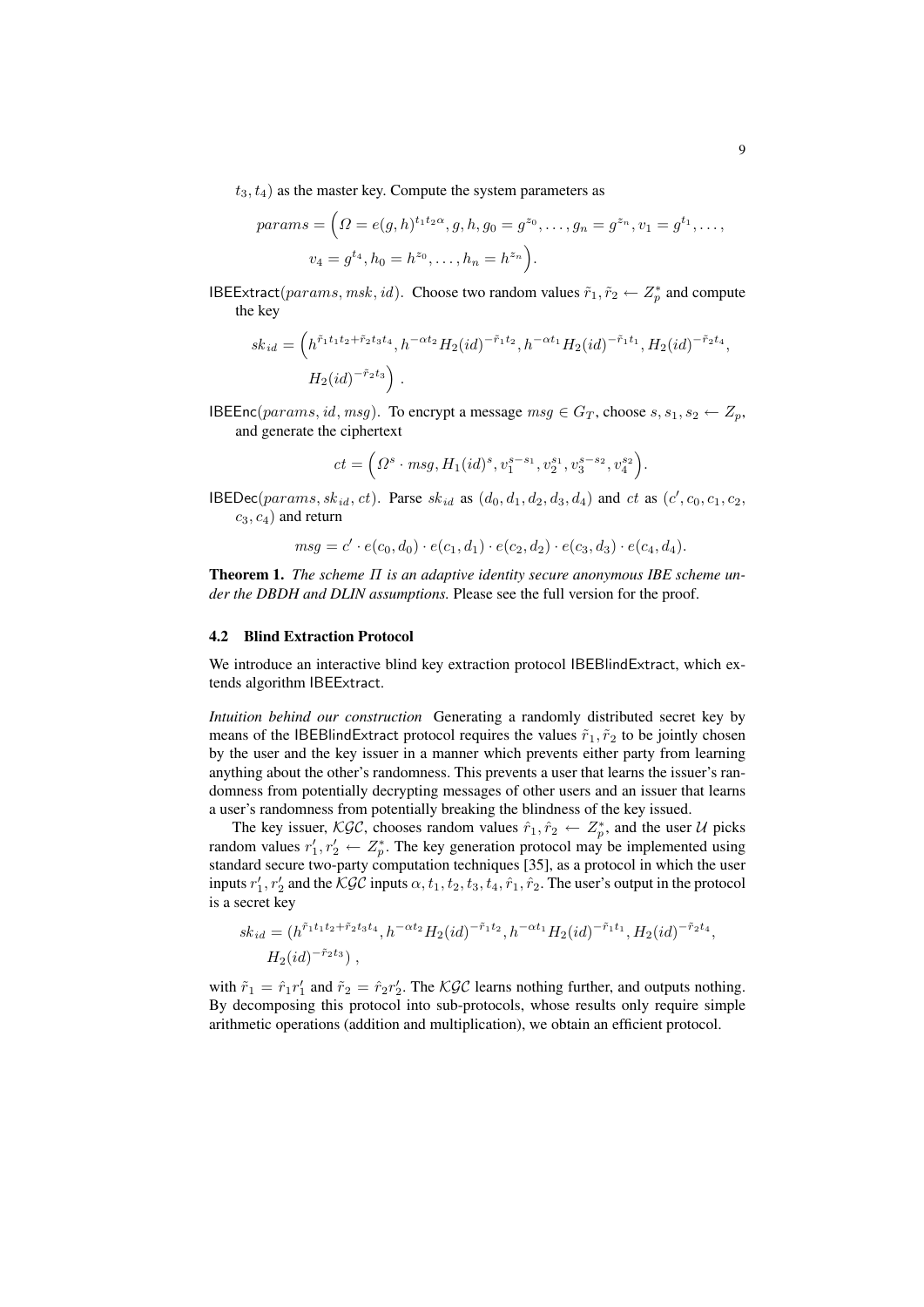*Construction* Our committed blind anonymous IBE scheme consists of the algorithms  $\Pi$  of the underlying IBE scheme, the Pedersen commitment scheme Commit, and the following IBEBlindExtract protocol:

 $\mathsf{IBEBlindExtract}(\mathcal{U}(params, id, open_{id}) \leftrightarrow \mathcal{KGC}(params, msk, C)).$ 

1. KGC chooses at random  $\hat{r}_1, \hat{r}_2 \leftarrow Z_p^*$ , and the user U chooses at random  $u_0, u_1, u_2$  $\leftarrow Z_p$  and  $u_3, r'_1, r'_2 \leftarrow Z_p^*$ . Implicitly,  $\tilde{r}_1 = \hat{r}_1 r'_1$  and  $\tilde{r}_2 = \hat{r}_2 r'_2$ . U computes  $C_{u_3}$  = Commit $(u_3, open_{u_3})$ , and KGC computes  $C_{\hat{r}_1}$  = Commit $(\hat{r}_1, open_{\hat{r}_1})$ and  $C_{\hat{r}_2}$  = Commit $(\hat{r}_2, open_{\hat{r}_2})$ . KGC and U make use of a two-party protocol for simple arithmetics modulo p (parameterized by  $C_{u_3}$ ,  $C_{\hat{r}_1}$ , and  $C_{\hat{r}_2}$ ). U inputs  $u_0, u_1, u_2, u_3, open_{u_3}, r'_1, r'_2$  and  $\mathcal{KGC}$  inputs  $\alpha, t_1, t_2, t_3, t_4, \hat{r}_1, open_{\hat{r}_1}, \hat{r}_2$ ,  $open_{\hat{r}_2}, open_{x_0}, open_{x_1}, open_{x_2}$ . If  $C_{u_3} = \text{Commit}(u_3, open_{u_3}), C_{\hat{r}_1} = \text{Commit}$  $(\hat{r}_1, open_{\hat{r}_1})$ , and  $C_{\hat{r}_2} = \text{Commit}(\hat{r}_2, open_{\hat{r}_2})$  the output of  $\mathcal{KGC}$  is

$$
x_0 = (\hat{r}_1 r_1' t_1 t_2 + \hat{r}_2 r_2' t_3 t_4) + u_0 \pmod{p},
$$
  
\n
$$
x_1 = -(u_3/r_1' \cdot \alpha t_2) + u_1 \pmod{p},
$$
  
\n
$$
x_2 = -(u_3/r_1' \cdot \alpha t_1) + u_2 \pmod{p}.
$$

Provided that KGC does not abort at that moment, U obtains  $C_{x_0} = \text{Commit}(x_0,$  $open_{x_0}$ ,  $C_{x_1}$  = Commit $(x_1, open_{x_1})$  and  $C_{x_2}$  = Commit $(x_2, open_{x_2})$  as output. Otherwise, both parties output  $\perp$ . In Sect. 4.3 we show how to efficiently realise such a protocol.

- 2. U computes  $ID' = H_2(id)^{u_3}$ , where  $u_3$  is a blinding value, and sends  $ID'$  to  $\mathcal{KGC}$ . U proves that the identity in  $ID'$  corresponds to  $C_{id}$  and that  $ID'$  is well-formed using  $C_{u_3}$ . KGC returns  $\perp$  if the proof fails. Details about this proof of knowledge can be found in Appendix A.
- 3. KGC computes

$$
sk_{id}' = (h^{x_0}, h^{x_1}ID'^{-\hat{r}_1t_2}, h^{x_2}ID'^{-\hat{r}_1t_1}, ID'^{-\hat{r}_2t_4}, ID'^{-\hat{r}_2t_3}).
$$

4. KGC sends the blinded key  $sk_{id}' = (d'_0, d'_1, d'_2, d'_3, d'_4)$  to U, and engages in a proof of knowledge that it is correctly constructed. The proof assures  $U$  that  $\mathcal{KG}C$ 's chosen values  $\hat{r}_1, \hat{r}_2, open_{\hat{r}_1}, open_{\hat{r}_2}, t_1, t_2, t_3, t_4, x_0, x_1, x_2, open_{x_0}, open_{x_1}, open_{x_2}$ correspond to  $sk_{id}$  and to the commitments  $C_{\hat{r}_1}$ ,  $C_{\hat{r}_2}$ ,  $C_{x_0}$ ,  $C_{x_1}$  and  $C_{x_2}$  (see Appendix A). If the proof fails,  $U$  returns  $\bot$ . Otherwise, she computes

$$
sk_{id} = (d_0, d_1, d_2, d_3, d_4) = (d'_0 h^{-u_0}, (d'_1 h^{-u_1})^{r'_1/u_3}, (d'_2 h^{-u_2})^{r'_1/u_3}, d'_3^{r'_2/u_3}, d'_4^{r'_2/u_3}).
$$

Theorem 2. *The* IBEBlindExtract *protocol provides a* leak-free *and* selective-failure blind *committed blind extraction protocol for the adaptive identity secure anonymous IBE scheme.*

*Proof. Leak freeness:* Note that the simulator  $S$  can rewind an instance of the adversary A that he runs internally. He simulates the communication between the distinguisher  $D$ and A by passing D's input to A and A's output to D.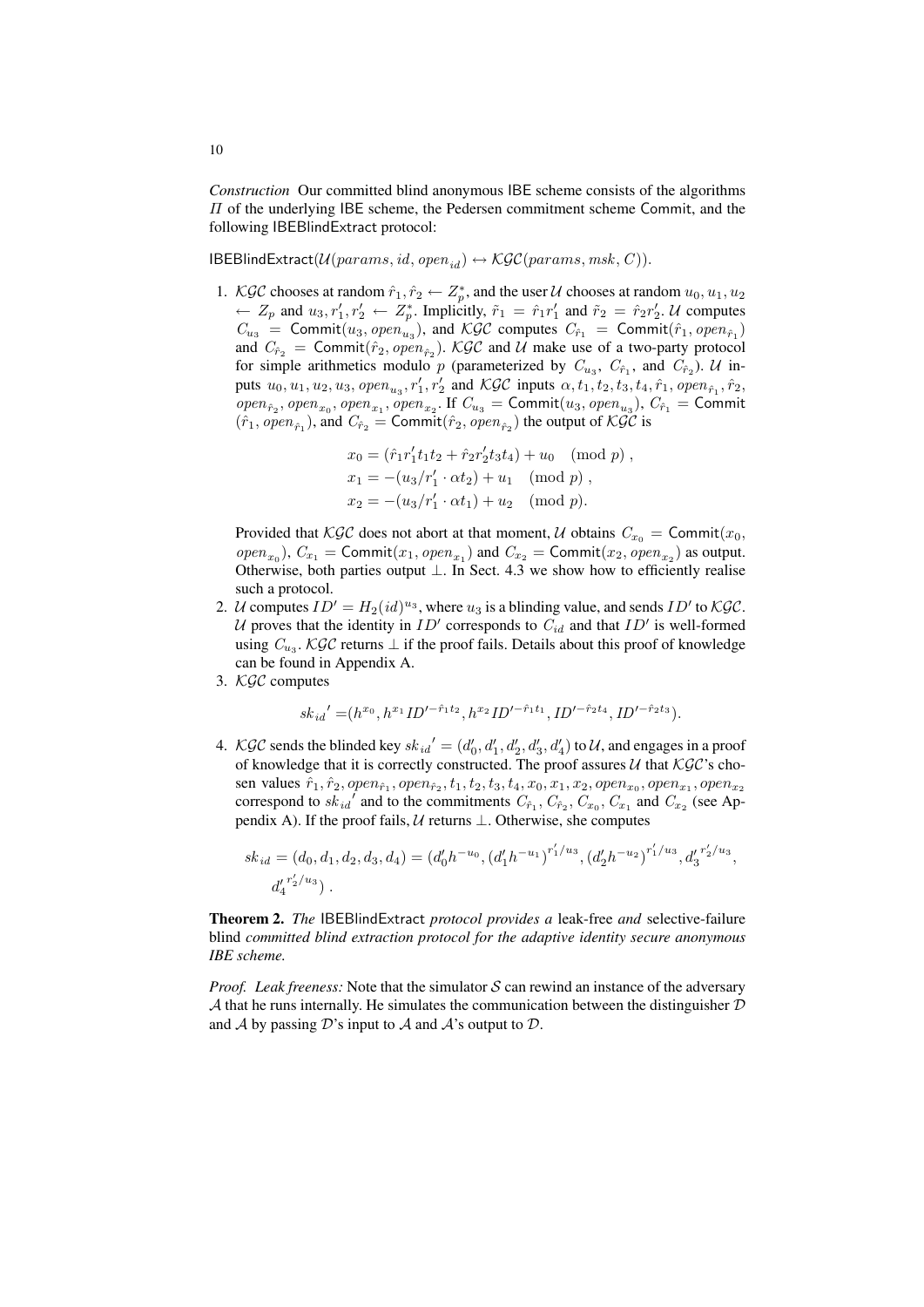In the two party protocol  $S$  can provide random input. Using rewinding techniques, S extracts A's input  $r'_1, r'_2$ , and  $u_0, u_1, u_2, u_3$  to the two party computation protocol. In the next step of the blind issuing protocol A must send  $ID' = H_2(id)^{u_3}$  together with a proof of knowledge of a correct representation of  $ID'$  and  $C_{id}$ .  $S$  uses its rewinding access to  $A$  in order to also extract id, and open<sub>id</sub>.

Next S submits id, open<sub>id</sub> to  $\mathcal{O}_{\mathsf{IBEExtract}}$  to obtain a valid secret key  $sk_{id} = (d_0, d_1, d_2)$  $d_2, d_3, d_4$ ).  $\mathcal S$  returns  $(d_0 \cdot h^{u_0}, d_1^{u_3/r'_1} h^{u_1}, d_2^{u_3/r'_1} h^{u_2}, d_3^{u_3/r'_2}, d_4^{u_3/r'_2})$  to  $\mathcal A.$  These values are distributed in the same way as in IBEBlindExtract.

*Selective-failure blindness:* A provides  $params$ , and two identities  $id_0$ ,  $id_1$ . The game chooses a random bit b. A is given commitments  $C_b = \text{Commit}(id_b, open_b)$  and  $C_{1-b} = \text{Commit}(id_{1-b}, open_{1-b}).$  A has blackbox access to two oracles  $\mathcal{U}(params,$  $id_{1-b}$ ,  $open_{1-b}$ ) and  $\mathcal{U}(params, id_b, open_b)$ .

Note that once an oracle  $U$  is activated,  $\mathcal A$  can run a two-party protocol with the oracle, the result of which are three randomly distributed values in  $Z_p$  ( $x_0, x_1, x_2$ ). In the next step, the oracle provides a randomly distributed value in  $G_2$   $(ID')$ , to A. Then the oracle performs a zero-knowledge proof with  $A$ .

Suppose that  $A$  runs one or both of the oracles up to this point. Up to now the distributions of the two oracles are computationally indistinguishable. (Otherwise we could break the security of the two party computation, the hiding property of the commitment scheme or the witness indistinguishability of the zero-knowledge proof. The latter is implied by the zero-knowledge property of the proof system.)

A must provide values  $(d'_0, d'_1, d'_2, d'_3, d'_4)$  and a proof that these values were correctly computed. We can assume that  $A$  chooses these values using an arbitrary complex strategy. We show that any adversary A can predict the output  $sk_i$  of U without further interaction with the oracles:

- 1. A does the proof of Step 4 internally with itself. If the proof fails, it records  $sk_0 =$ ⊥. Otherwise, the adversary temporarily records  $sk_0 = \text{IEEEtract}(params, msk,$  $id_0$ ).
- 2. In turn, A generates different  $(d'_0, d'_1, d'_2, d'_3, d'_4)$  and executes a second proof of knowledge (again internally), now for the second oracle. It performs the same checks and recordings for  $sk_1$  and  $id_1$ .
- 3. Finally the adversary predicts  $(sk_0, sk_1)$ , if both  $sk_0 \neq \perp$  and  $sk_1 \neq \perp$ ;  $(\epsilon, \perp)$ , if only  $sk_1 = \perp$ ;  $(\perp, \epsilon)$ , if only  $sk_0 = \perp$ ; and  $(\perp, \perp)$ , if  $sk_0 = sk_1 = \perp$ .

These predictions result in the same distributions as that returned by the oracle, as the same checks are performed. Moreover, note that for the case that keys are returned by the game they are in both cases equally distributed random keys because of the random values  $r'_1$  and  $r'_2$  contributed by the oracles.

#### 4.3 Two-Party Protocol for Modulo Arithmetics

The protocol uses a public key additive homomorphic encryption scheme with encryption and decryption functions HEnc and HDec, such that the following hold: HEnc $(x)$  $y = \text{HEnc}(xy)$  and  $\text{HEnc}(x) \oplus \text{HEnc}(y) = \text{HEnc}(x + y)$ . In addition, the encryption should be verifiable [36], meaning it should allow for efficient proofs of knowledge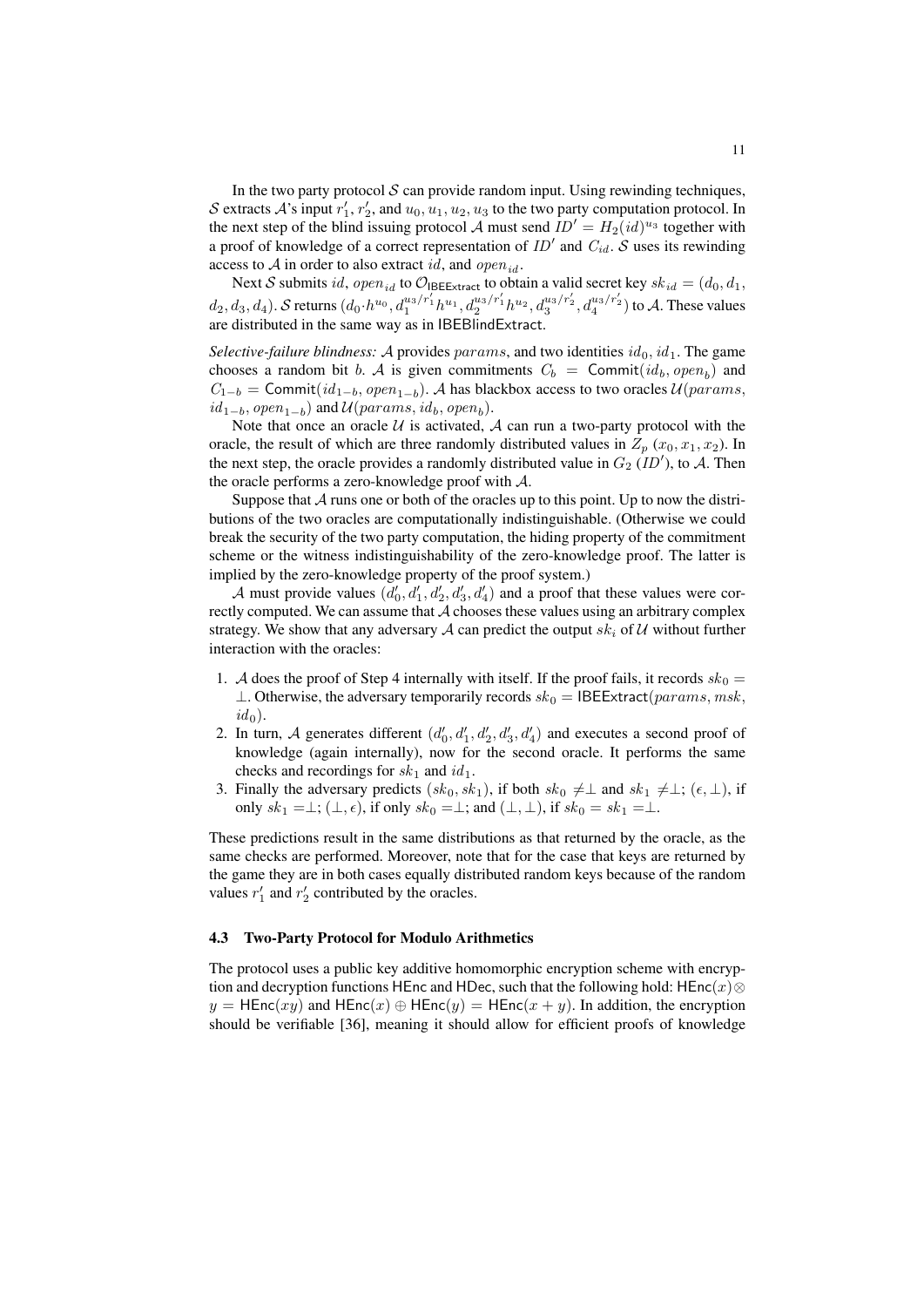about the encrypted content. The key pair is generated by the  $KGC$  and is made available to  $U$ .

We describe an efficient committed two-party computation protocol for computing algebraic terms with addition and multiplication modulo a prime  $p$  that generalises ideas presented in [37]. The round complexity of the protocol is 3 if non-interactive proofs of knowledge are used and 12 if interactive proofs of knowledge are used.<sup>8</sup>

Let  $x_1, \ldots, x_N$ ,  $open_{x_1}, \ldots, open_{x_N} \in Z_p$  and  $y_1, \ldots, y_M$ ,  $open_{y_1}, \ldots, open_{y_M}$  $\in Z_p$  be the secret input variables and openings of U and KGC respectively and let  $C_{x_1}, \ldots, C_{x_N}$  and  $C_{y_1}, \ldots, C_{y_M}$  be public commitments to the  $x_i$  and  $y_i$ . We provide a protocol for computing the multivariate polynomial  $\sum_{\ell=1}^L a_\ell \prod_{n=1}^N x_n^{u_{\ell n}} \prod_{m=1}^M y_m^{w_{\ell m}}$ where  $u_{11}, \ldots, u_{LN}, v_{11}, \ldots, v_{LM} \in \{0, 1\}$  and  $a_\ell \in Z_p$  are publicly known values.

The parties can do parts of the computation locally:  $\mathcal{U}$  sets  $X_{\ell} = a_{\ell} \prod_{n=1}^{N} x_n^{u_{\ell n}}$ mod p and KGC sets  $Y_\ell = \prod_{m=1}^M y_m^{v_{\ell m}} \mod p$ . To prove that the computation was done correctly U computes commitment  $C_{X_\ell} = \text{Commit}(X_\ell, open_{X_\ell})$  and  $\mathcal{KGC}$  computes  $C_{Y_\ell} = \text{Commit}(Y_\ell, open_{Y_\ell}).$ 

The parties can complete the computation using homomorphic encryption as described in the following protocol (The message space of the homomorphic encryption needs to be at least  $2^k \ell p^2$ ). The  $\bigoplus$  operator denotes the homomorphic addition of multiple ciphertexts.

$$
e_x = \left(\bigoplus_{\ell=1}^{L} (e_{\ell} \otimes X_{\ell})\right) \xrightarrow{\{e_{\ell}\}_{\ell=1}^{L}} \{e_{\ell} = \text{HEnc}(Y_{\ell})\}_{\ell=1}^{L}
$$
\n
$$
\oplus (\text{HEnc}(r) \otimes p) \xrightarrow{\text{PK}_1} x = Dec(e_x)
$$
\n
$$
x = Dec(e_x)
$$
\n
$$
open_x \leftarrow Z_p
$$
\n
$$
\underbrace{C_x}_{\text{PK}_3}
$$
\n
$$
\underbrace{C_x}_{\text{PK}_3}
$$

The KGC encrypts each  $Y_\ell$  and sends it to the user. The proof PK<sub>1</sub> assures U that  $C_{Y_\ell}$  was computed correctly using the values in commitments  $C_{y_i}$  and that the  $e_\ell$  are encryptions of the values committed to in the  $C_{Y_\ell}$ .

Next, U computes the encrypted result. The term  $r \cdot p$ ,  $0 < r < (2^k - 1)\ell p$  is added to avoid possible modulo overflows from revealing any statistically significant information about U's input. U proves to  $\mathcal{KG}\mathcal{C}$  in PK<sub>2</sub> that  $C_{X_\ell}$  was computed correctly using the values in commitments  $C_{x_i}$  and that  $e_x$  was computed correctly using the values committed to in the  $C_{Y_\ell}$ .

As a last step,  $\mathcal{KGC}$  decrypts  $e_x$ , does a single modulo p reduction to obtain the result of the computation, and commits to the result in commitment  $C_x$ . In PK<sub>3</sub> KGC proves to the user that  $C_x$  contains the same value modulo p as encrypted in  $e_x$ . For details on how to do the proofs  $PK_1, \ldots, PK_3$  we refer to [29, 38]. An efficient implementation of such a protocol is presented in [37] using the Paillier homomorphic encryption scheme [39].

<sup>&</sup>lt;sup>8</sup> The round complexity can be reduced by interleaving the proofs and piggybacking some of the messages.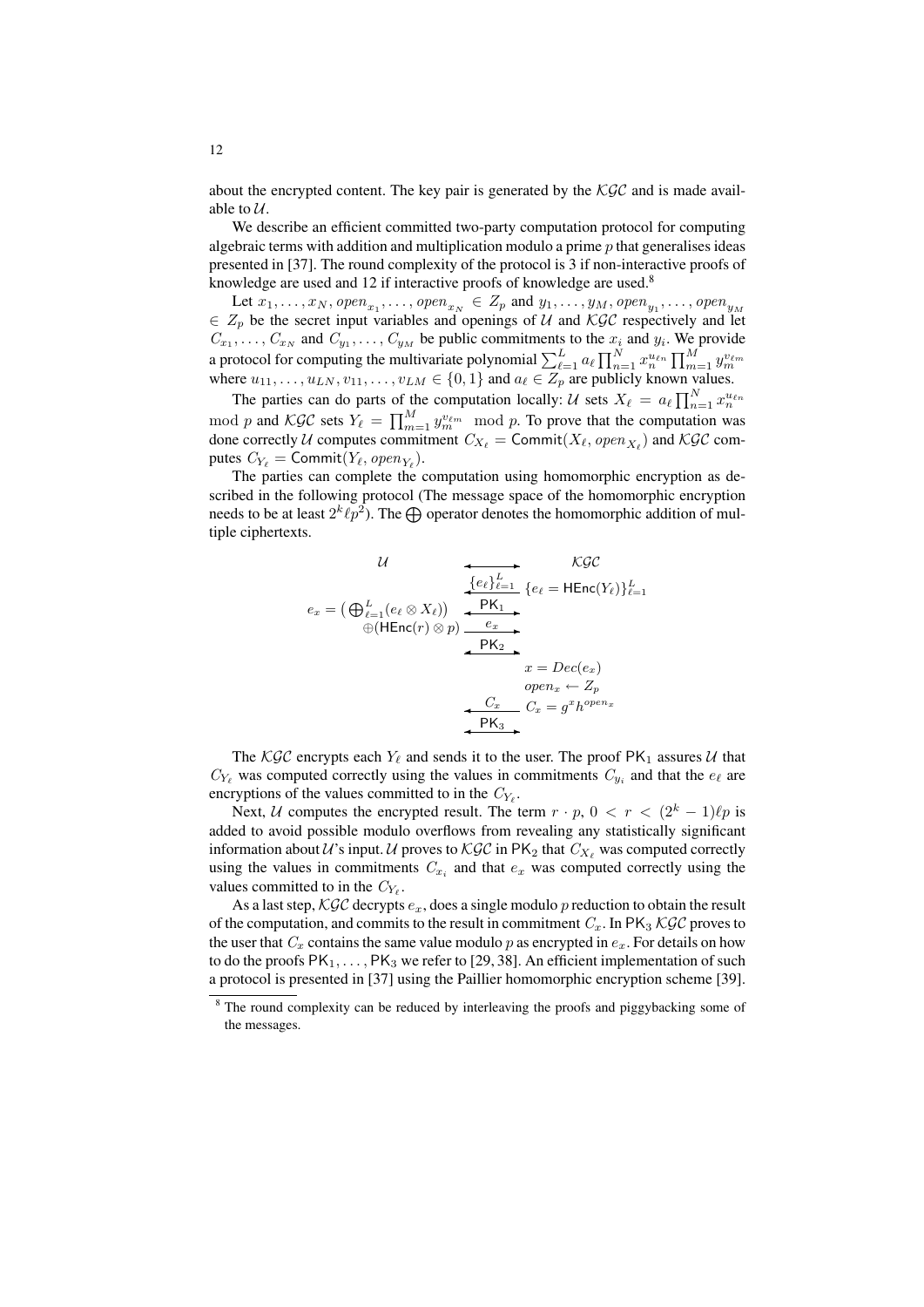#### 4.4 Transformation to PEOKS

We construct a suitable PEKS scheme for our application scenario using the anonymous IBE scheme presented in Sect. 4.1. We follow a generic transformation by Abdalla et al. [30] from IBE to PEKS. The transformation takes as input the algorithms  $\Pi$  of a secure IBE scheme and returns a PEKS scheme  $\Upsilon =$  (KeyGen, PEKS, Trapdoor, Test). Note that our scheme differs from preexisting schemes as Test returns a secret message in case of a match:

- KeyGen $(1^k)$  runs algorithm IBESetup $(1^k)$  and returns the key pair  $(A_{pub}, A_{priv})$ , the (params, msk) of the IBE scheme.
- PEKS( $A_{pub}$ , W, msg) takes as input public key  $A_{pub}$ , keyword W and message msg. It outputs a searchable encryption  $S_W$  of message msg under keyword W as follows:
	- 1. Generate a random value  $C_2 \in \{0,1\}^k$ .
	- 2. Compute  $C_1 = \text{IEEE}(A_{pub}, W, msg||C_2)$ .
	- 3. Output the tuple  $S_W = (C_1, C_2)$ .

Trapdoor( $A_{pub}, A_{priv}, W$ ) outputs a trapdoor  $T_W$  = IBEExtract( $A_{pub}, A_{priv}, W$ ) that enables a search for the keyword W.

Test( $A_{pub}, S_W, T_{W'}$ ) parses  $S_W$  as ( $C_1, C_2$ ) and computes  $M = \mathsf{IBEDec}(A_{pub}, T_{W'},$  $C_1$ ). If  $M = msg||C_2$ , it outputs the message msg encoded in  $S_W$ ; if there is no match, it outputs  $\perp$ .

In order to achieve the oblivious property in our PEOKS scheme, we extend algorithm Trapdoor to a BlindTrapdoor protocol. Our PEOKS scheme is thus composed of the algorithms  $\Upsilon$  of the PEKS scheme, a secure commitment scheme Commit, and a BlindTrapdoor protocol where

BlindTrapdoor( $\mathcal{U}(A_{pub}, W, open_W)$ ,  $\mathcal{TGE}(A_{pub}, A_{priv}, C)$ ) generates a trapdoor  $T_W$ for a keyword W by running protocol IBEBlindExtract( $\mathcal{U}(A_{pub}, W, open_W)$ , KGC  $(A_{pub}, A_{priv}, C)$ .

### 5 Authorised Private Searches on Public Key Encrypted Data

We describe a public key encrypted database that enables oblivious searches. Our construction is similar to the audit log presented in [3]. Each data record is encrypted using a fresh random symmetric key and associated with several searchable encryptions. Each searchable encryption is generated using input of a keyword that describes the content of the record, and a secret message that contains the symmetric key. Once an investigator obtains a trapdoor that matches a searchable encryption (i.e., both were computed on input the same keyword), she is returned the symmetric key that allows her to decrypt the record.

In constructing authorised private searches, we ensure that neither the keywords of interest for the investigator nor the search results are revealed. For the first property, we employ the PEOKS scheme. The investigator runs protocol BlindTrapdoor with the trapdoor generation entity ( $T\mathcal{G}\mathcal{E}$ ) in order to retrieve a trapdoor for a committed keyword in a blind manner. The committed blind extraction allows the  $T\mathcal{G}\mathcal{E}$  to construct policies detailing the data that a particular investigator can obtain. To enforce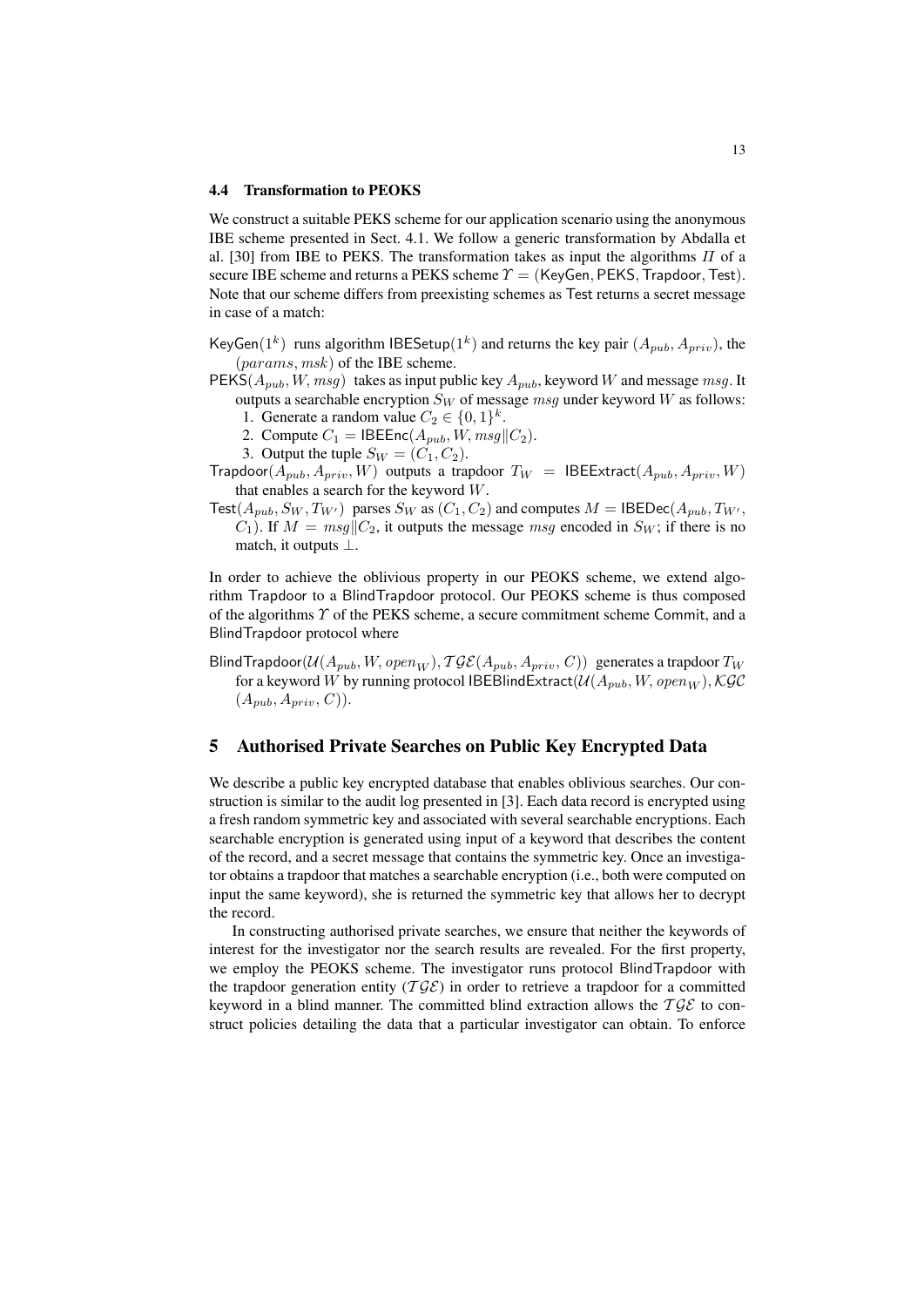these restrictions, the  $TGE$  requires the investigator to prove in zero-knowledge that the keyword used to compute the commitment belongs to a certain language. We also consider a party (such as a judge) in charge of deciding which keywords can be utilized by the investigator, and describe how the investigator obtains a search warrant from the judge and shows it to the  $T G \mathcal{E}$ . The judge and the  $T G \mathcal{E}$  are only involved in providing search warrants and trapdoors respectively, and can remain off-line when not required to perform these tasks.

To obscure the search results, we describe a data structure that allows the use of a PIR scheme and that integrates concepts from [40] to improve the efficiency of the searches<sup>9</sup>. Since the PIR queries are made over encrypted data, we also ensure that the investigator does not obtain any information about data described by keywords for which she was not authorised to retrieve a trapdoor. It should also be noted that, due to the public key setting, the database only stores the public key of the PEOKS scheme. Thus, in the event that it gets corrupted, records encrypted prior to corruption remain secure (forward secrecy).

*Details on data storage.* We describe a data structure in which only one searchable encryption per keyword is computed, while still allowing each data record to be described by several keywords. Once the investigator finds the searchable encryption that matches her trapdoor, she receives the information needed to decrypt all the data records described by the corresponding keyword. This mechanism of data storage allows for an efficient search (not all the searchable encryptions need to be tested) and is privacy enhancing in so far as it hides the number of keywords that describe a record from the investigator.

We use encrypted linked lists and store the encrypted nodes at random positions in the PIR database to hide which node belongs to which linked list, as introduced in [40]. We construct one linked list per keyword. Each node in the linked list contains the information required to retrieve and decrypt one record associated with the keyword. A node contains a PIR query index  $P_R$  for the data record and the key  $K_R$  used to encrypt the record. It also stores a PIR query index to the next node on the list, and the key used to encrypt it. To encrypt the nodes and the records of data, we employ a symmetric encryption algorithm Enc.

When the data holder adds a keyword  $W$  for which no searchable encryption has previously been computed, he chooses a symmetric key  $K_{N_1}$  and runs algorithm <code>PEKS</code>  $(A_{pub}, W, K_{N_1} || P_{N_1})$  to compute the searchable encryption.  $P_{N_1}$  is the PIR query index to the first node of the list and  $K_{N_1}$  is the symmetric key used to encrypt this node. He then builds the node  $N_1 = (P_R, K_R, P_{N_2}, K_{N_2})$ , computes  $Enc(K_{N_1}, N_1)$ , and stores the node in the position given by  $P_{N_1}$ . Finally, he deletes  $P_{N_1}$  and  $K_{N_1}$  from his memory but keeps values  $P_{N_2}$  and  $K_{N_2}$ .  $P_{N_2}$  and  $K_{N_2}$  are the PIR query index and the key for the next node in the list. In position  $P_{N_2}$  a flag is stored to indicate the end of the list.

<sup>&</sup>lt;sup>9</sup> The amount of PIR queries may give some indication about the number of records retrieved. This information can be hidden through dummy transactions up to an upper limit on the number of matching records.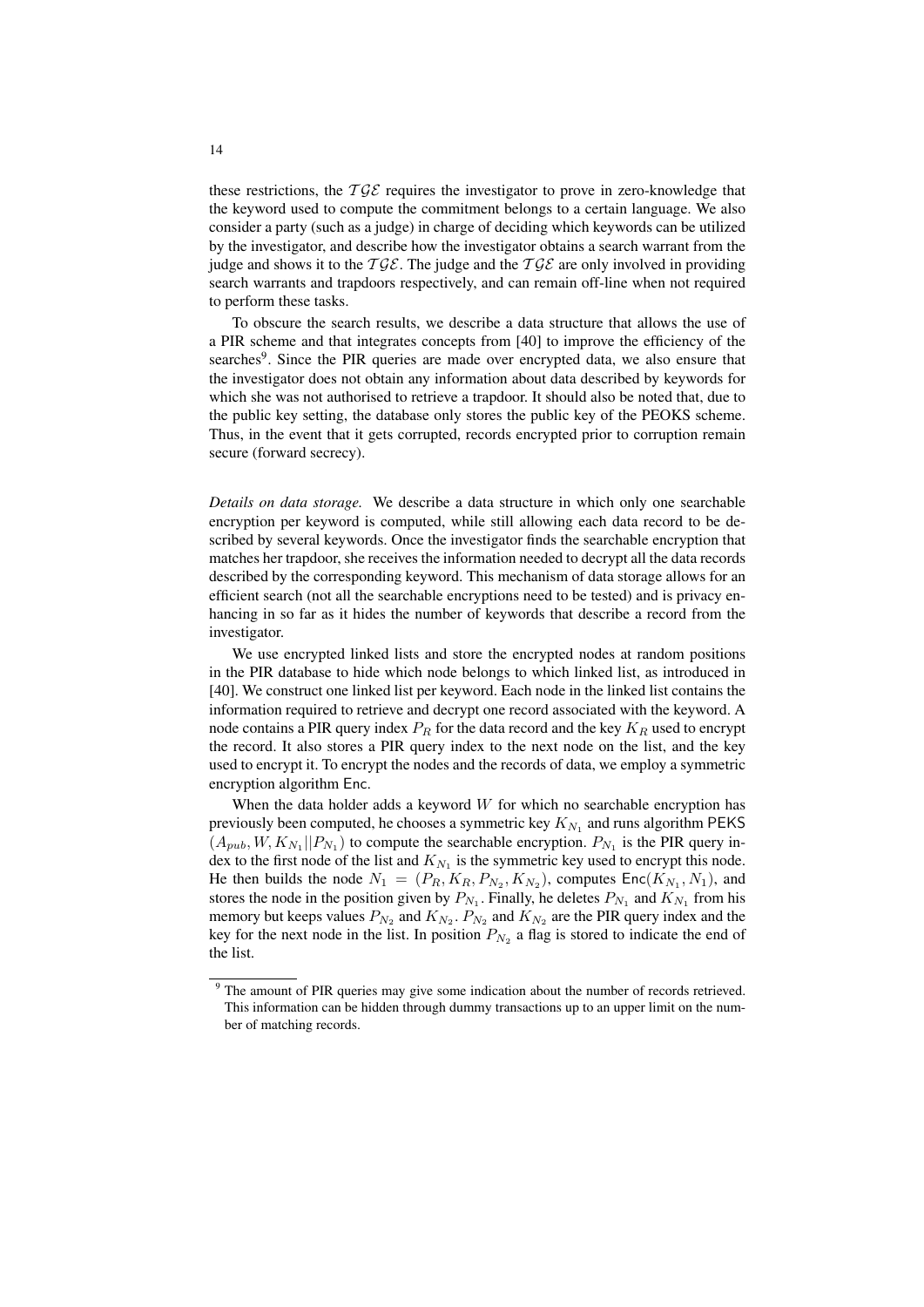When the data holder chooses this keyword to describe another record  $R'$ , it builds the second node  $N_2 = (P_{R'}, K_{R'}, P_{N_3}, K_{N_3})$ , runs  $Enc(K_{N_2}, N_2)$ , and stores the encrypted node in the position given by  $P_{N_2}$ . It deletes  $P_{N_2}$  and  $K_{N_2}$  from his memory but keeps  $P_{N_3}$  and  $K_{N_3}$  to facilitate adding another node to the list. He also stores the flag in  $P_{N_3}$ . This iterative procedure is applied as many times as required.

If a data record is described by several keywords, one node per keyword is generated and stored in its corresponding linked list. All these nodes contain the same PIR query index to the data record and the same key used to encrypt the record.

*Authorizing and performing private searches.* An investigator that wants to search on the encrypted database follows the procedure:

- 1. The investigator requests authorisation from the judge to perform a search on a given database for a particular keyword  $W$ . Assuming the investigator holds the relevant credentials, the judge grants a warrant. In practice, this means that the investigator runs a protocol GetCredential with the judge, which returns to the investigator a credential cred with attribute W from the judge.
- 2. The investigator requests a trapdoor from the  $TGE$ . This is a three step process: (a) The investigator has a commitment  $C = Commit(W, open_W)$  to the keyword W for which she wants to receive a trapdoor, and sends C to the  $T\mathcal{G}\mathcal{E}$ .

(b) The investigator and the  $TGE$  run an interactive protocol, ShowCredential. This verifies the validity of the credential presented by the investigator and the claim that the keyword used to compute the commitment is the same as the keyword contained in the credential's attributes.

(c) The investigator and the  $TGE$  execute the BlindTrapdoor protocol, with investigator input  $A_{pub}$ , W, open<sub>W</sub> and TGE input  $A_{pub}$ ,  $A_{priv}$ , C. The protocol returns no output to the  $TGE$ , and a trapdoor  $T_W$  to the investigator.

- 3. The investigator downloads the list of PEKS elements for all the keywords.
- 4. If an investigator performs a successful Test for a PEKS element (using the correct trapdoor), the algorithm returns the key and PIR query index pair that correspond to the first node of the list. The investigator uses the PIR scheme to retrieve the node and the first record. As above, each node returns sufficient information to link to the next node, until all data related to the keyword have been returned.

*Remark.* GetCredential and ShowCredential can be implemented using conventional signatures: during GetCredential the judge signs  $C = Commit(W, open_W)$  to create the credential  $\text{cred}$  (a signature on  $C$ ); in the ShowCredential protocol the investigator sends cred together with C and the  $TGE$  verifies the signature. More sophisticated credential protocols [41–45] allow the implementation of more complex policies, such as, e.g., the *time restricted searches* described below.

*Time restricted searches.* In PEKS, the notion of temporary keyword search [30] implies that searchable encryptions and trapdoors are related to a specific time period in such a way that, even if the keyword used to compute them is the same, they do not match if the time period is different. The simplest way to build PEKS with temporary keyword search is to concatenate keywords  $W$  and time periods  $t$  when computing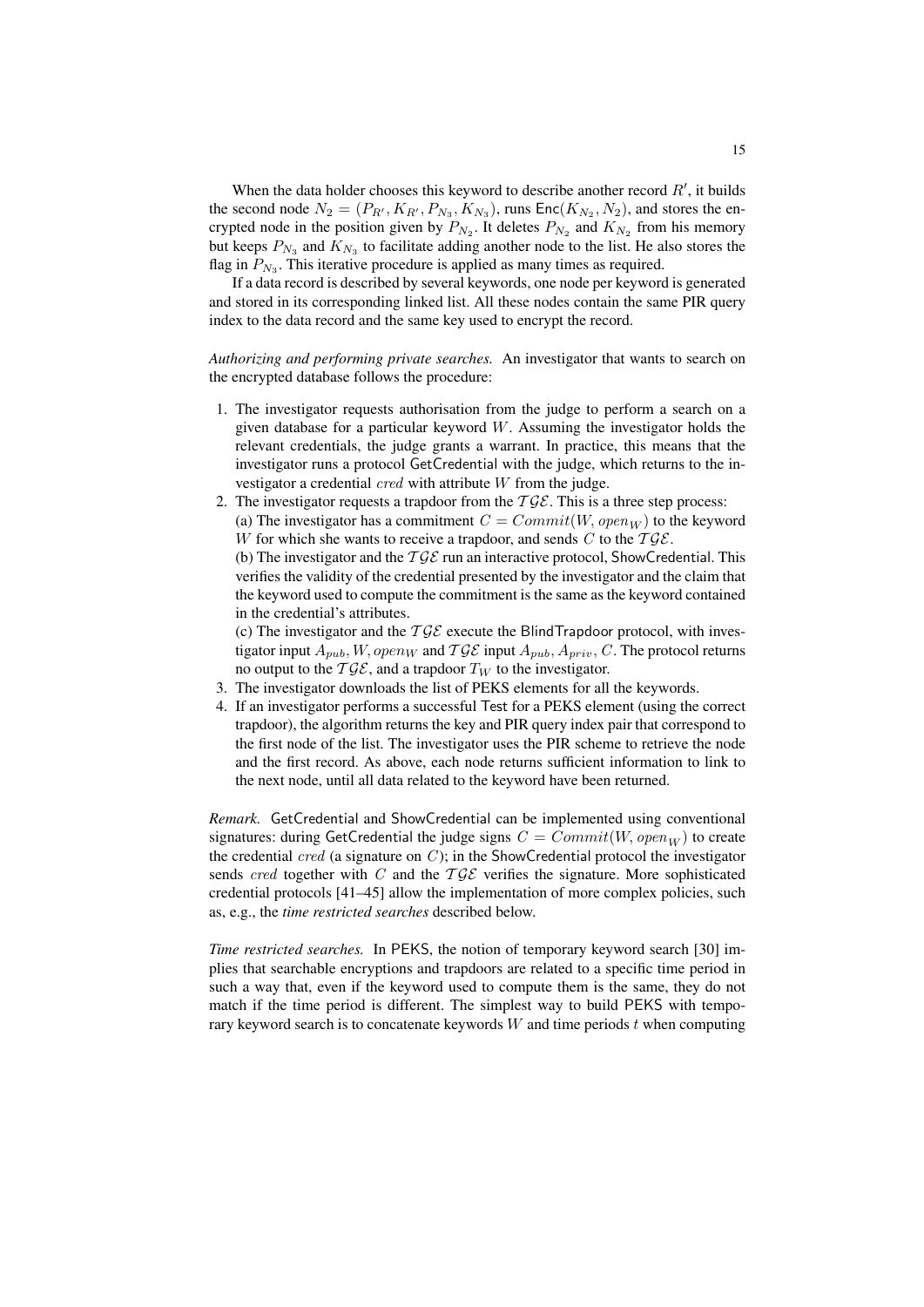searchable encryptions and trapdoors. When applying this solution to our database, multiple linked lists are generated for the same keyword concatenated, each corresponding to a different time frame.

This function is useful to provide searches in which the investigator is allowed to obtain all records described by a specific keyword that were stored within a restricted period of time. In this case, the credential issued by the judge is extended to contain two additional attributes  $t_1$  and  $t_2$  corresponding to a start time-stamp and end time-stamp which limit the period of an investigation. When showing the credential to the  $T\mathcal{G}\mathcal{E}$ , the investigator computes a commitment to  $W||t$  and also proves that  $t_1 \le t \le t_2$ . This can for instance be done using the techniques described in [32].

### 6 Conclusion and Future Work

We have defined and implemented a searchable encryption scheme, PEOKS, that allows for oblivious searches on public key encrypted data. For this purpose, we have extended the PEKS primitive by adding blind trapdoor extraction with committed keywords. In order to implement PEOKS, we have defined committed blind anonymous IBE and we have provided a construction of such a scheme. Finally, we applied PEOKS to build a public key encrypted database that permits authorised private searches.

As future work we leave the design of a blind key extraction protocol secure under concurrent execution. Furthermore, more efficient anonymous identity-based encryption schemes with more light weight key derivation protocols would translate directly into highly efficient PEOKS. Unfortunately, the scheme in [8] does not seem fit for our purposes as it uses stateful randomness in the secret key generation phase.

We observe that in a practical application it is likely that an investigator would want to search for data described by a predicate formed by conjunctions and disjunctions of keywords. Future work would focus on using attribute-hiding predicate encryption [46] to build a scheme that permits oblivious searches on encrypted data by specifying predicates of keywords.

### 7 Acknowledgements

The research leading to these results has received funding from the European Community's Seventh Framework Programme (FP7/2007-2013) under grant agreement no 216483. It has also been funded by a Science Foundation of Ireland Basic Research Grant, project number 04/BR/CS0692.

### References

- 1. : Directive 2006/24/ec of the european parliament and of the council. Official Journal of the European Union (April 2006)
- 2. Ostrovsky, R., III, W.E.S.: Private searching on streaming data. J. Cryptology 20(4) (2007) 397–430
- 3. Waters, B.R., Balfanz, D., Durfee, G., Smetters, D.K.: Building an encrypted and searchable audit log. In: NDSS, The Internet Society (2004)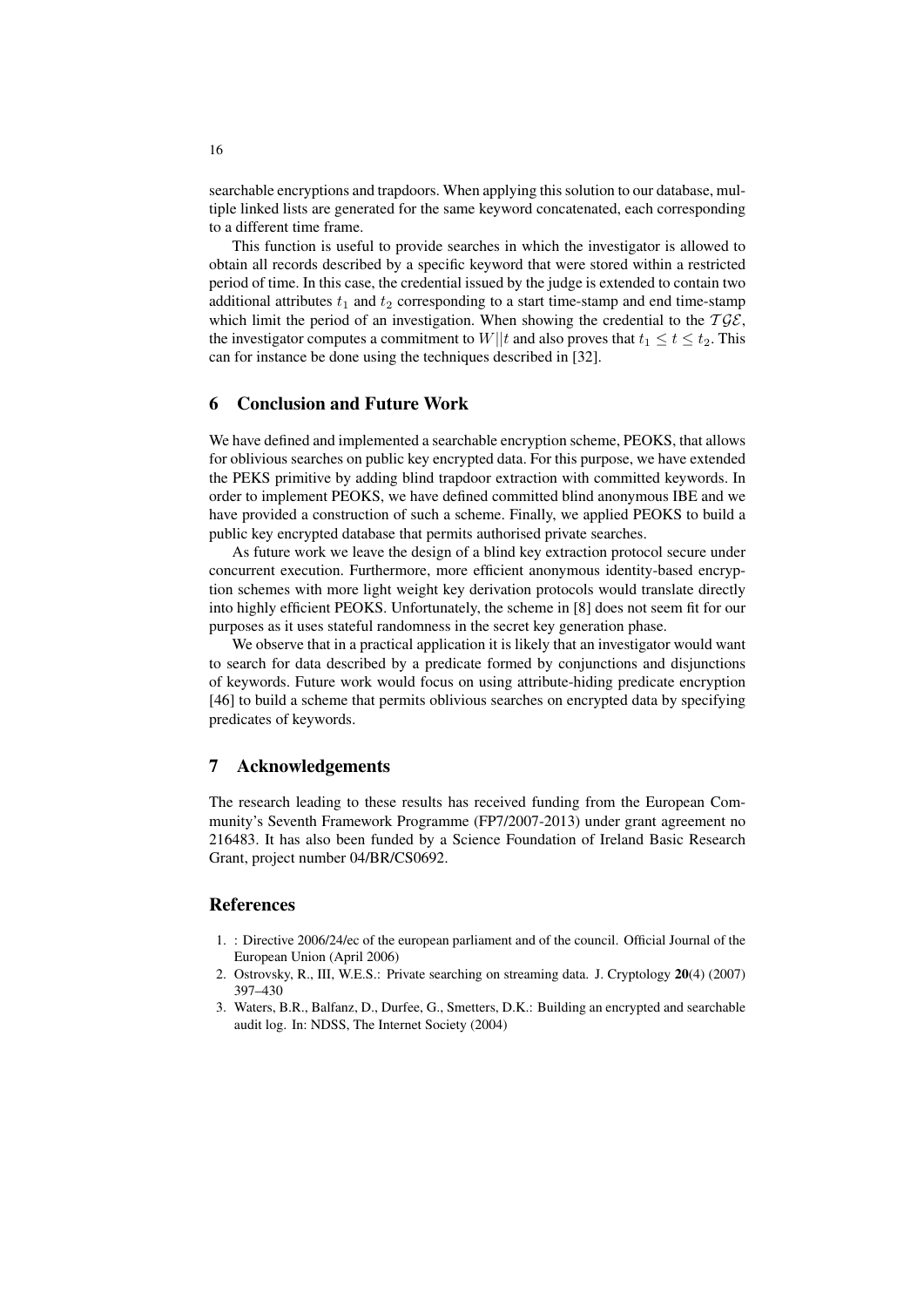- 4. Chor, B., Gilboa, N., Naor, M.: Private information retrieval by keywords (1998)
- 5. Ogata, W., Kurosawa, K.: Oblivious keyword search. J. Complexity 20(2-3) (2004) 356–371
- 6. Boneh, D., Franklin, M.K.: Identity-based encryption from the weil pairing. In: CRYPTO. (2001) 213–229
- 7. Boneh, D., Di Crescenzo, G., Ostrovsky, R., Persiano, G.: Public key encryption with keyword search. Proceedings of Eurocrypt 4 (2004)
- 8. Gentry, C.: Practical identity-based encryption without random oracles. EUROCRYPT (2006) 445–464
- 9. Boyen, X., Waters, B.: Anonymous hierarchical identity-based encryption (without random oracles). In Dwork, C., ed.: CRYPTO. Volume 4117 of Lecture Notes in Computer Science., Springer (2006) 290–307
- 10. Green, M., Hohenberger, S.: Blind identity-based encryption and simulatable oblivious transfer. In: ASIACRYPT. (2007) 265–282
- 11. Boneh, D., Boyen, X.: Efficient selective-id secure identity-based encryption without random oracles. In Cachin, C., Camenisch, J., eds.: EUROCRYPT. Volume 3027 of Lecture Notes in Computer Science., Springer (2004) 223–238
- 12. Naccache, D.: Secure and practical identity-based encryption. Information Security, IET 1(2) (2007) 59–64
- 13. Chatterjee, S., Sarkar, P.: Trading time for space: Towards an efficient ibe scheme with short(er) public parameters in the standard model. In Won, D., Kim, S., eds.: ICISC. Volume 3935 of Lecture Notes in Computer Science., Springer (2005) 424–440
- 14. Canetti, R., Goldreich, O., Halevi, S.: The random oracle methodology, revisited. J. ACM 51(4) (2004) 557–594
- 15. Dwork, C., Naor, M., Reingold, O., Stockmeyer, L.J.: Magic functions. J. ACM 50(6) (2003) 852–921
- 16. Goldwasser, S., Kalai, Y.T.: On the (in)security of the fiat-shamir paradigm. In: FOCS, IEEE Computer Society (2003) 102–
- 17. Waters, B.: Efficient identity-based encryption without random oracles. In Cramer, R., ed.: EUROCRYPT. Volume 3494 of Lecture Notes in Computer Science., Springer (2005) 114– 127
- 18. Coull, S., Green, M., Hohenberger, S.: Controlling access to an oblivious database using stateful anonymous credentials. Cryptology ePrint Archive, Report 2008/474 (2008) http: //eprint.iacr.org/.
- 19. Chor, B., Goldreich, O., Kushilevitz, E., Sudan, M.: Private information retrieval. In: FOCS. (1995) 41–50
- 20. Pedersen, T.P.: Non-interactive and information-theoretic secure verifiable secret sharing. In: CRYPTO '92. Volume 576 of LNCS. (1992) 129–140
- 21. Schnorr, C.P.: Efficient signature generation for smart cards. Journal of Cryptology 4(3) (1991) 239–252
- 22. Chaum, D., Pedersen, T.P.: Wallet databases with observers. In: CRYPTO '92. Volume 740 of LNCS. (1993) 89–105
- 23. Camenisch, J., Michels, M.: Proving in zero-knowledge that a number  $n$  is the product of two safe primes. In: EUROCRYPT '99. Volume 1592. (1999) 107–122
- 24. Camenisch, J.L.: Group Signature Schemes and Payment Systems Based on the Discrete Logarithm Problem. PhD thesis, ETH Zürich (1998)
- 25. Brands, S.: Rapid demonstration of linear relations connected by boolean operators. In: EUROCRYPT '97. Volume 1233 of LNCS. (1997) 318–333
- 26. Cramer, R., Damgård, I., Schoenmakers, B.: Proofs of partial knowledge and simplified design of witness hiding protocols. In: CRYPTO '94. Volume 839 of LNCS. (1994) 174– 187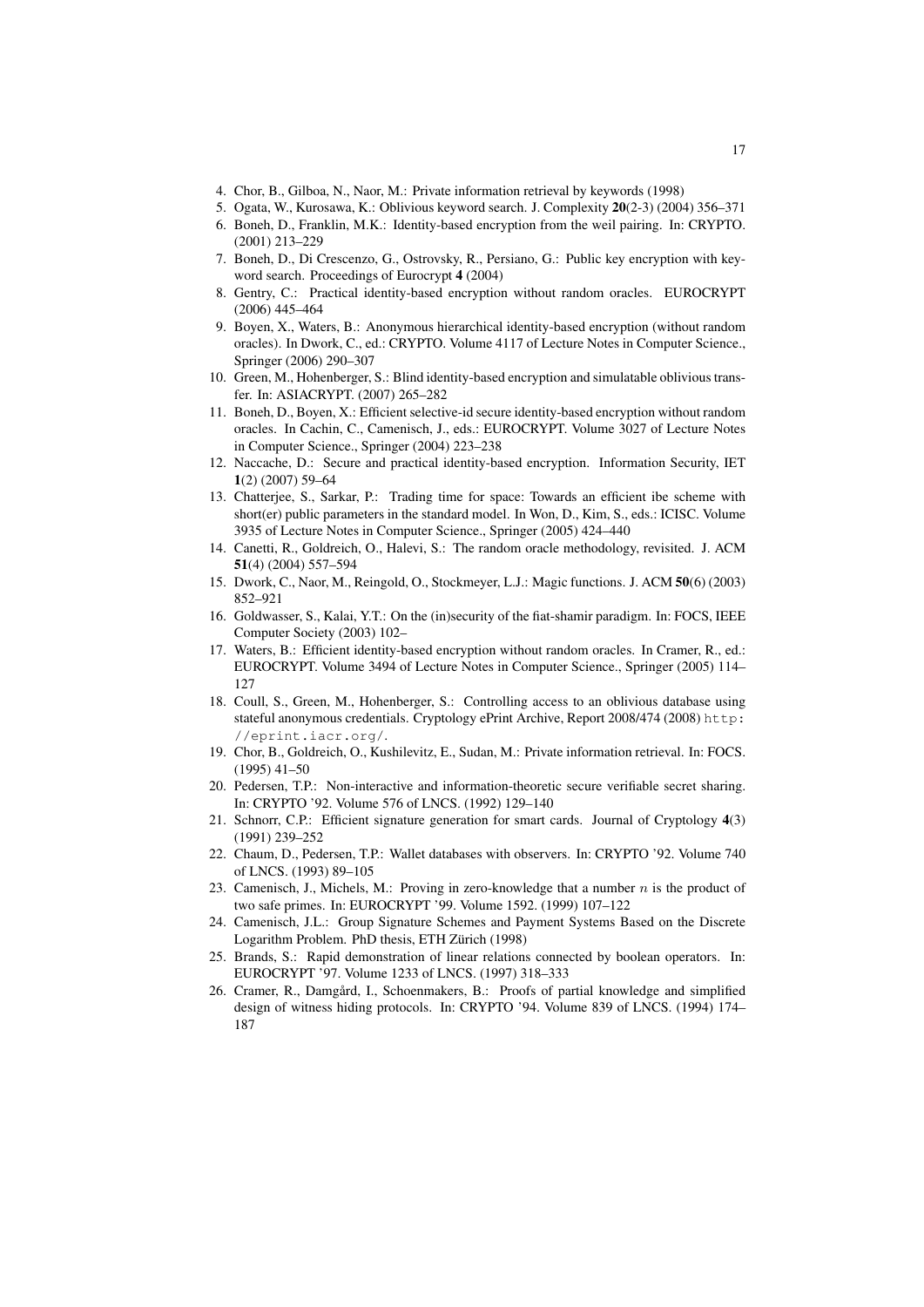- 27. Damgård, I.: Concurrent zero-knowledge is easy in practice. Available online at Theory of Cryptography Library (June 1999)
- 28. Damgård, I.: On  $\sigma$ -protocols. Available at http://www.daimi.au.dk/ $\sim$ ivan/ Sigma.ps (2002)
- 29. Camenisch, J., Stadler, M.: Proof systems for general statements about discrete logarithms. Technical Report TR 260, Institute for Theoretical Computer Science, ETH Zurich (March ¨ 1997)
- 30. Abdalla, M., Bellare, M., Catalano, D., Kiltz, E., Kohno, T., Lange, T., Malone-Lee, J., Neven, G., Paillier, P., Shi, H.: Searchable Encryption Revisited: Consistency Properties, Relation to Anonymous IBE, and Extensions. Advances in Cryptology-Crypto 2005: 25th Annual International Cryptology Conference, Santa Barbara, California, Usa, August 14-18, 2005, Proceedings (2005)
- 31. Bellare, M., Boldyreva, A., Desai, A., Pointcheval, D.: Key-privacy in public-key encryption. In: ASIACRYPT '01: Proceedings of the 7th International Conference on the Theory and Application of Cryptology and Information Security, London, UK, Springer-Verlag (2001) 566–582
- 32. Boudot, F.: Efficient proofs that a committed number lies in an interval. In: EUROCRYPT '00. Volume 1807 of LNCS. (2000) 431–444
- 33. Camenisch, J., Neven, G., Shelat, A.: Simulatable adaptive oblivious transfer. EUROCRYPT 4515 573–590
- 34. Galbraith, S., Paterson, K., Smart, N.: Pairings for cryptographers. Cryptology ePrint Archive, Report 2006/165 (2006) http://eprint.iacr.org/.
- 35. Yao, A.C.: Protocols for secure computations. In: Proc. 23rd IEEE Symposium on Foundations of Computer Science (FOCS). (1982) 160–164
- 36. Camenisch, J., Damgard, I.: Verifiable encryption, group encryption, and their applications ˚ to group signatures and signature sharing schemes. In Okamoto, T., ed.: ASIACRYPT '00. Volume 1976 of LNCS. (2000) 331–345
- 37. Camenisch, J., Koprowski, M., Warinschi, B.: Efficient blind signatures without random oracles. In Blundo, C., Cimato, S., eds.: SCN. Volume 3352 of Lecture Notes in Computer Science., Springer (2004) 134–148
- 38. Camenisch, J., Shoup, V.: Practical verifiable encryption and decryption of discrete logarithms. In: CRYPTO '03. Volume 2729 of LNCS. (2003) 126–144
- 39. Paillier, P.: Public-key cryptosystems based on composite residuosity classes. In Stern, J., ed.: EUROCRYPT '99. Volume 1592 of LNCS., Springer Verlag (1999) 223–239
- 40. Curtmola, R., Garay, J.A., Kamara, S., Ostrovsky, R.: Searchable symmetric encryption: improved definitions and efficient constructions. In Juels, A., Wright, R.N., di Vimercati, S.D.C., eds.: ACM Conference on Computer and Communications Security, ACM (2006) 79–88
- 41. Brands, S.: Rethinking Public Key Infrastructure and Digital Certificates— Building in Privacy. PhD thesis, Eindhoven Inst. of Tech. The Netherlands (1999)
- 42. Camenisch, J., Lysyanskaya, A.: Efficient non-transferable anonymous multi-show credential system with optional anonymity revocation. In Pfitzmann, B., ed.: EUROCRYPT 2001. Volume 2045 of LNCS., Springer Verlag (2001) 93–118
- 43. Camenisch, J., Lysyanskaya, A.: A signature scheme with efficient protocols. In: SCN 2002. Volume 2576 of LNCS. (2002) 268–289
- 44. Camenisch, J., Lysyanskaya, A.: Signature schemes and anonymous credentials from bilinear maps. In: CRYPTO. Volume 3152 of LNCS. (2004) 56–72
- 45. Endre Bangerter, Jan Camenisch, Anna Lysyanskaya. In, 12th International Workshop on Security Protocols 2004, C., England, 26-28 April 2004. Springer Verlag, .: A Cryptographic Framework for the Controlled Release Of Certified Data. In: 12th International Workshop on Security Protocols 2004, Cambridge, England, Springer (26 April 2004)

18